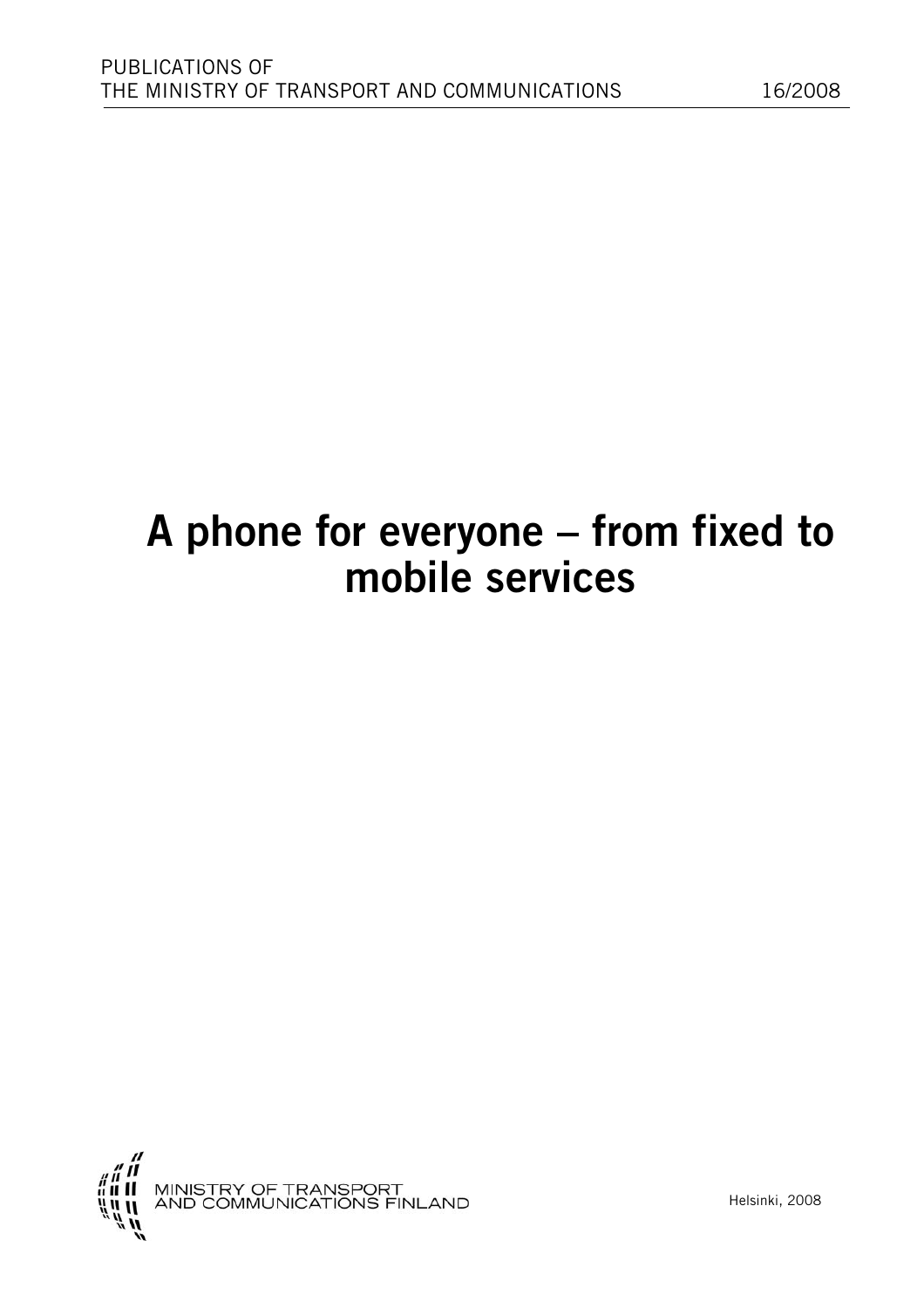

# MINISTRY OF TRANSPORT AND COMMUNICATIONS FINLAND

# **DESCRIPTION**

Date of publication 14 December 2007

| Author                                    | Type of publication                        |
|-------------------------------------------|--------------------------------------------|
| Mr Harri Pursiainen, Permanent Secretary, | Report                                     |
|                                           | Assigned by                                |
| Ministry of Transport and Communications  | Ms Suvi Lindén, Minister of Communications |
|                                           | Date when body appointed                   |
|                                           | 24 August 2007                             |
|                                           |                                            |

Name of the publication

A phone for everyone – from fixed to mobile services

**Abstract** 

Ms Suvi Lindén, Minister of Communications of Finland, commissioned this study to examine how prices and availability of the fixed telephone network affect the overall provision of electronic services. The underlying cause is the concern of how to ensure that everyone is provided with basic telecommunications and broadband services if the fixed network prices increase substantially or the services are shut down.

The communications policy should prepare for a significant increase in the prices of fixed telephone services or, in the case of some customers, even for a shutdown of services.

The report includes suggestions for measures in communications policy that would ensure a high level and reasonable prices in telecommunications services throughout the country if steps by the telecom operators or the regulatory work by the Finnish Communications Regulatory Authority (FICORA) will not be sufficient.

The key measures would be:

- To ensure reasonable prices so that FICORA follows the pricing policy of the universal service telecom operators and, when necessary, regulates their retail prices.

- To review the effects of universal service regulation in such a manner that FICORA reports to the Ministry of Transport and Communications by 29 February 2008 on the application of the universal service provisions and on the effects of the regulation on availability, usability and price of the services.

- To ensure the service level after the Ministry has reviewed the telecom service level and pricing by 30 April 2008 on the basis of FICORA's studies and the telecom operators' plans and commitments.

The starting point of the study is that before any customer's access to fixed telephone services is terminated he or she is offered corresponding mobile or broadband services that meet the 12 requirements referred to in the report.

Keywords

telecom services, universal service, pricing

Miscellaneous

Contact person at the Ministry: Mr Harri Pursiainen

This report is earlier published in Finnish *(Liikenne- ja viestintäministeriön julkaisuja 70/2007)*.

| Serial name and number                   |          | <b>ISSN</b>                    | <b>ISBN</b>                            |
|------------------------------------------|----------|--------------------------------|----------------------------------------|
| Publications of the Ministry of Trans-   |          | 1457-7488 (printed version)    | 978-952-201-725-3 (printed version)    |
| port and Communications 16/2008          |          | 1795-4045 (electronic version) | 978-952-201-726-0 (electronic version) |
| Pages, total                             | Language | Price                          | Confidence status                      |
| 28                                       | English  |                                | Public                                 |
| Distributed and published by             |          |                                |                                        |
| Ministry of Trensport and Communications |          |                                |                                        |

Ministry of Transport and Communications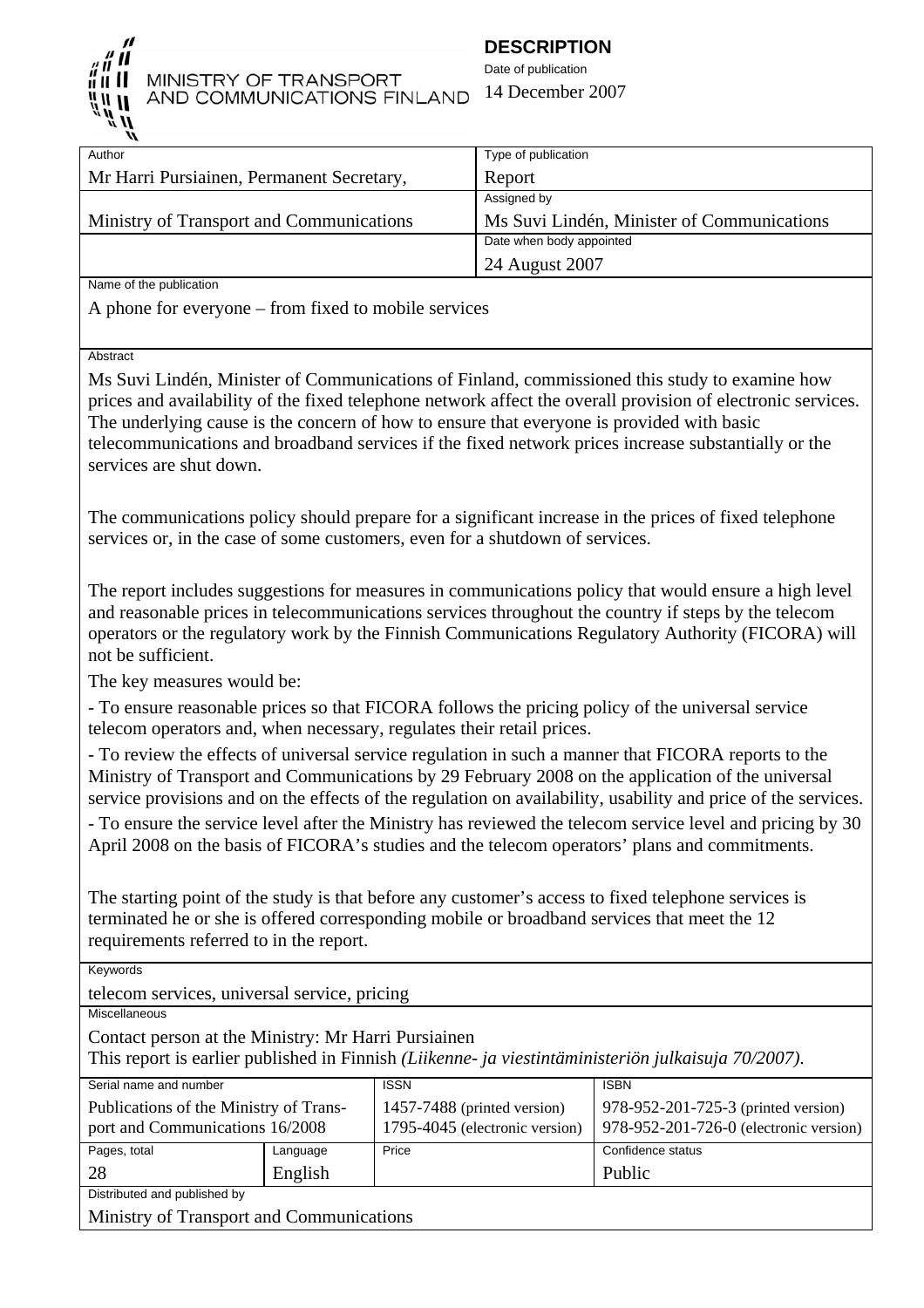# **CONTENTS**

| Telecommunications notification and telecommunications subject to licence7<br>Orders and decisions by the Finnish Communications Regulatory Authority 8 |
|---------------------------------------------------------------------------------------------------------------------------------------------------------|
|                                                                                                                                                         |
| QUALITY AND USABILITY OF COMMUNICATIONS SERVICES 11                                                                                                     |
|                                                                                                                                                         |
|                                                                                                                                                         |
| CONCLUSIONS AND COMMUNICATIONS POLICY PROPOSALS22<br>Communications policy should seek to control service                                               |
|                                                                                                                                                         |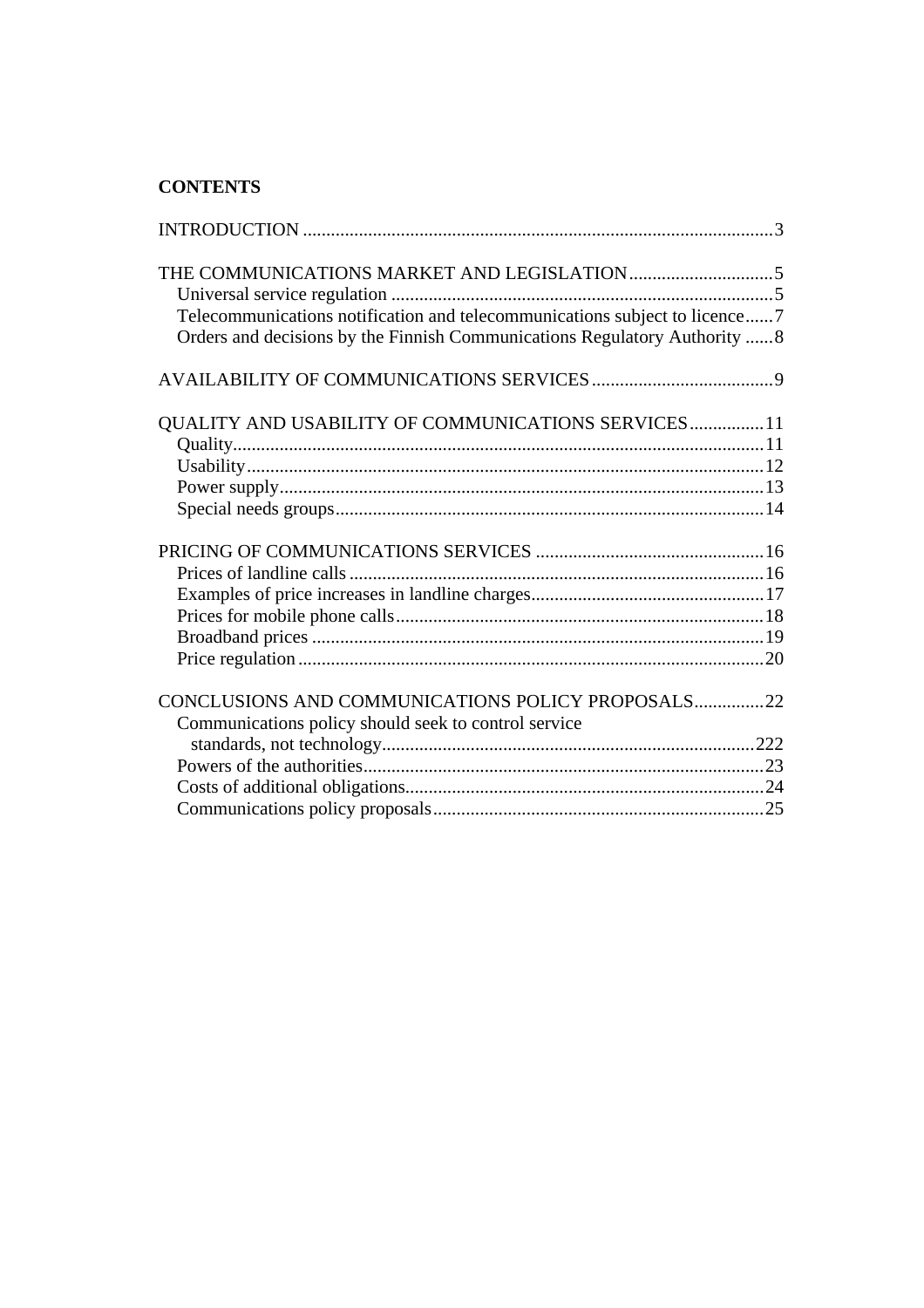### **INTRODUCTION**

The first landline telephones in Finland were installed in 1882. For more than a century, the fixed landline telephone was the most important telecommunications service in the country. It has been universally available and provided consumers with basic telecommunications services. The landline phone has been an everyday appliance in virtually every home – a real people's phone.

Since the late 1980s, the emphasis in telephone services has been shifting towards mobile communications. In the space of just over a decade, people in Finland have exchanged their landline phones for mobiles. The mobile phone has emerged as a strong new people's phone.

On 24 August 2007, I was instructed by Minister of Communications, Ms Suvi Lindén to undertake a survey of pricing trends and the availability of services in the fixed telephone network and to draft proposals on necessary communications policy measures. The assignment was motivated by concerns of how consumer access to basic communications and broadband services can be guaranteed if prices of fixed line services are sharply increased, or indeed if these services are discontinued.

During the course of my work I have heard the views of experts from the Finnish Communications Regulatory Authority and major Finnish telecommunications operators: TeliaSonera Finland, Elisa, Finnet Association, Finnet and Digita. Among the representatives of users, I have consulted the Finnish Consumer Agency and requested relevant information from the Ministry of Transport and Communications working group on barrier-free communications, which includes representatives of the Finnish Federation for Communications and Teleinformatics; the Finnish Communications Regulatory Authority; the Finnish Consumer Agency; the Finnish Federation of the Hard of Hearing; the Finnish Association on Intellectual and Developmental Disabilities; the Finnish Association of the Deaf; Nokia Oyj; the Finnish Federation of the Visually Impaired; the Research and Development Centre for Welfare and Health Stakes; and the Ministry of Social Affairs and Health.

I have reviewed the business plans of telecommunications operators and in accordance with my assignment sought to determine what demands should be placed on operators so that Finnish consumers can continue to enjoy access to modern and reasonably priced communications services regardless of where they live. By way of a background to my assessment, I have reviewed current regulations concerning universal service provision and licensing. The statistics I use mainly serve the purpose of illustration; as such they shed only partial light on the true situation today. I have been aware of the work that is ongoing at the Finnish Communications Regulatory Authority to define and establish new obligations with respect to universal service provision and usability.

I conclude my assessment with a few communications policy proposals that are intended to ensure the standard of communications services even in the present environment of change.

Having now completed my work I herewith respectfully submit my report to the Minister of Communications.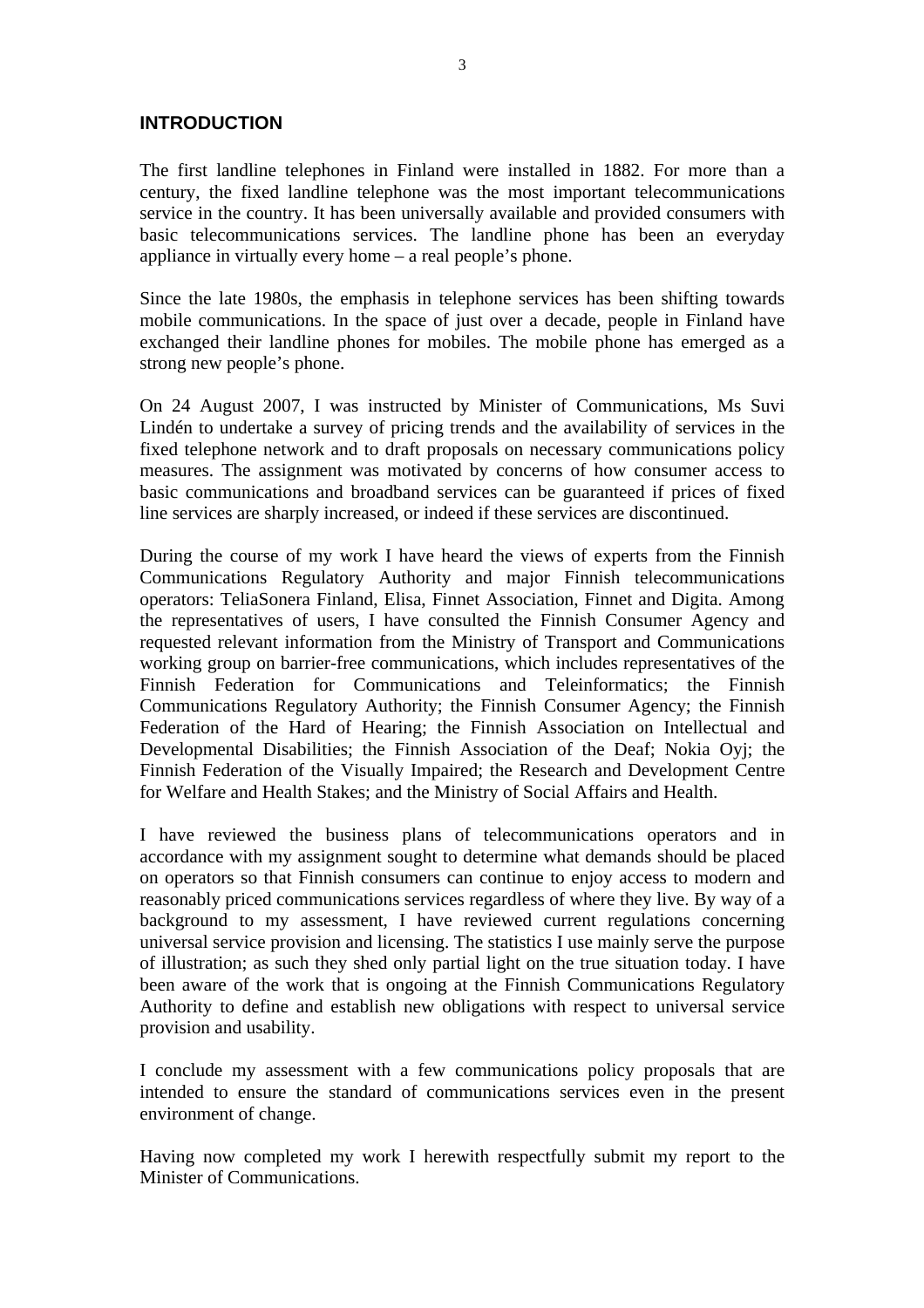Helsinki, 14 December 2007

Have Runder

Permanent Secretary Harri Pursiainen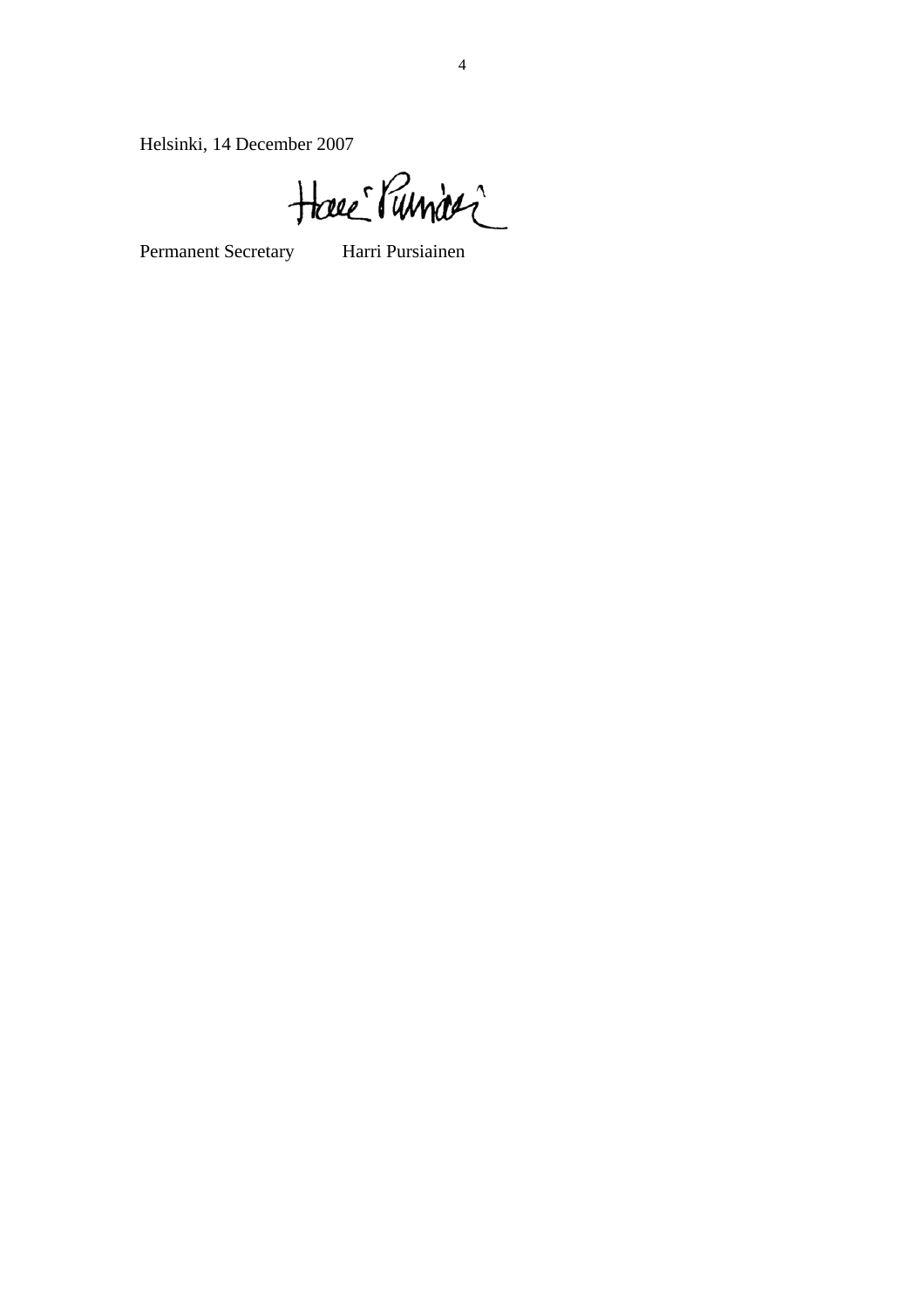#### **THE COMMUNICATIONS MARKET AND LEGISLATION**

**In Finland, telecommunications services are offered competitively in the commercial marketplace. Access to basic telephone services, regardless of user location, is guaranteed by universal service regulation.** 

**A telecommunications operator that is assigned by the Finnish Communications Regulatory Authority as a universal service provider for telephone services, is required by law to provide reasonably priced access for all users at their permanent place of residence or location to the public communications network, regardless of geographical region.** 

**The universal service obligation is technology neutral: the service provided may be based on fixed or wireless systems, so long as it works flawlessly.** 

The Communications Market Act that took effect in 2003 (393/2003) is the most important legal instrument governing communications in Finland. It covers both the fixed telephone network and the mobile network, including the services delivered in those networks. Furthermore, the Act is applicable to broadband services.

The Communications Market Act is also the principal instrument governing the implementation in Finland of EU telecommunications directives and decisions. Key among these is the Universal Service Directive, which is designed to guarantee access to basic telephone services.

Community legislation stipulates that all users within the European Union shall have access to universal services at reasonable cost and acceptable quality. The Directive imposes no restrictions with respect to the technology used, i.e. the service must be equally accessible via wired or wireless technology. The subscriber connection must support the use of both plain old telephone services and Internet services, which are delivered at speeds compatible with the subscriber connections used by the majority of the population.

The objectives of the Communications Market Act are to promote the provision and use of services within communications networks and to ensure that communications networks and communications services are available under reasonable conditions to all telecommunications operators and users throughout the country. A further objective of the Act is to ensure that the opportunities available for telecommunications in Finland accord with the reasonable needs of users and that the opportunities are competitive, technologically advanced, of high quality, reliable, safe, and inexpensive.

# **Universal service regulation**

The Communications Market Act defines communications service as an activity where a service operator transmits, distributes or provides messages in a network. The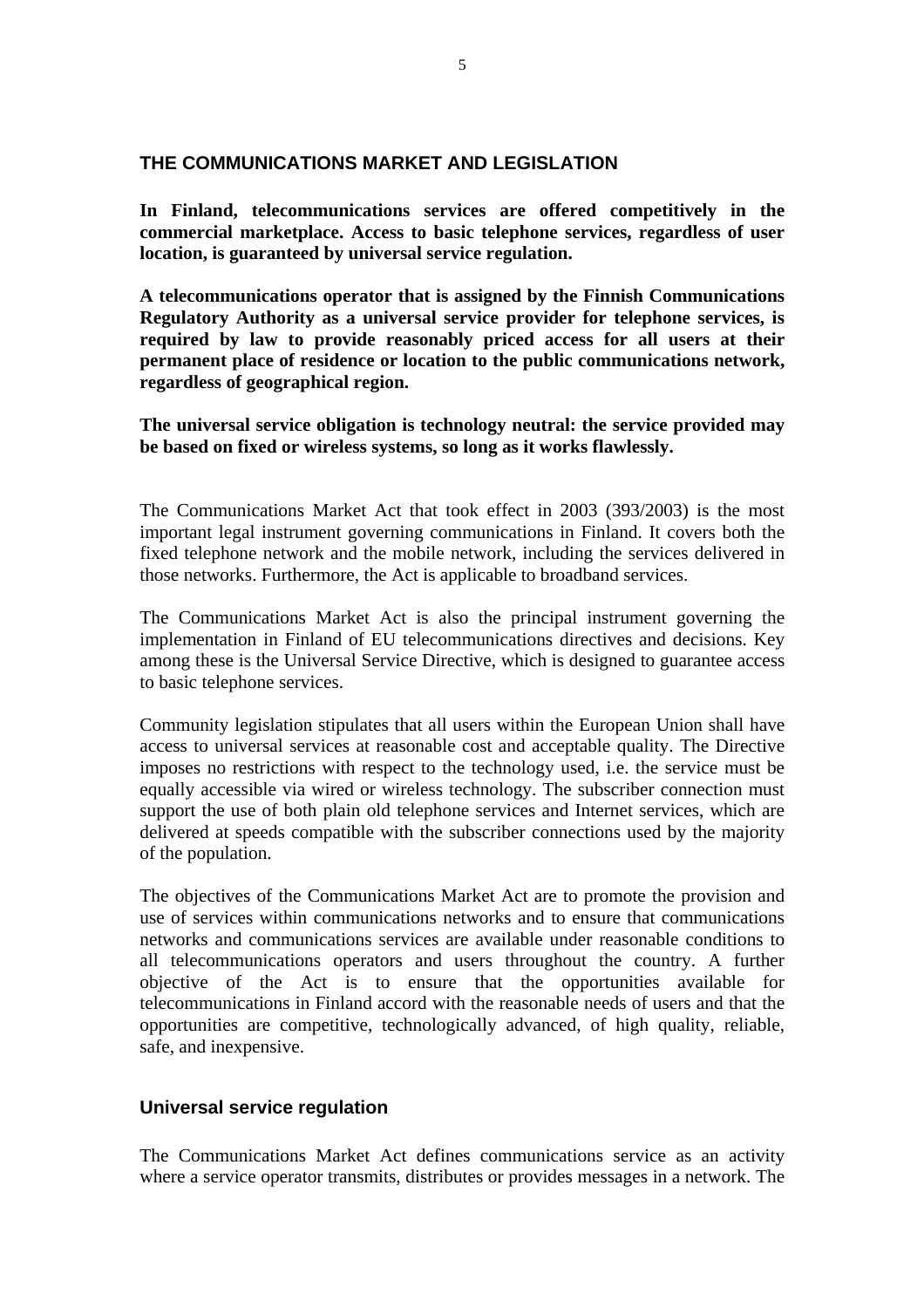services are offered in the commercial communications marketplace, yet access is ultimately guaranteed by means of public regulation. The concept of *universal service*  is particularly important here. Universal service refers to the provision of telephone services in a fixed location and to the provision of directory enquiry services and directories. The object and purpose of universal service regulation is to guarantee access to basic services in the communications market, regardless of users' geographical location, even when commercial services are not available. The value chain in communication service provision is divided between the network operator and the service operator, both of which can be obliged under the EC Directive to provide a universal service.

The universal service obligation used to include a subscriber connection to a fixed telephone network. The provisions concerning universal service obligations in the Communications Market Act were modified in an amendment to the Act (70/2007) that took effect on 15 February 2007. The concept of universal service became even more technology neutral: the obligation is no longer tied to the fixed telephone network, but the universal service can be provided through any communication network. The purpose of the amendment was not to significantly change the user's position, who continues to have the right to the same basic services as before.

The legislative amendment also changed the procedure in which universal service providers are assigned. According to the old law, the universal service obligation followed automatically from the definition by the Finnish Communications Regulatory Authority that a telecommunications operator had *significant market power*. Every telecommunications operator with significant market power is subject to stricter regulation than other operators. If a telecommunications operator has significant market power in the fixed telephone network in a certain operating area, then in the old law it was not only subject to stricter regulation, but also required to provide universal services within that operating area. This meant the obligation to provide reasonably priced subscriber connections to the fixed telephone network in all the users' permanent places of residence and locations in the area concerned.

In other words, the new Act has severed the link between significant market power and the universal service obligation. In the future, the Finnish Communications Regulatory Authority (FICORA) will decide separately on assignments to the status of universal service operator. FICORA is required to assign one or more telecommunications operators as universal service providers if that is necessary to guarantee access in a certain geographical region. A universal service operator is not necessarily a company with significant market power, but any telecommunications operator that meets the Authority's criteria may be assigned as a universal service provider.

A telecommunications operator that is assigned as a universal service provider is required to provide users with reasonably priced access to subscriber connections to the public communications network at the user's permanent place or residence or location, regardless of the geographical region. No restrictions are placed on the technology used, but the subscriber connection shall allow outgoing emergency calls, outgoing and incoming national and international calls and the use of other ordinary telephone services. In other words, the requirements must be met even when universal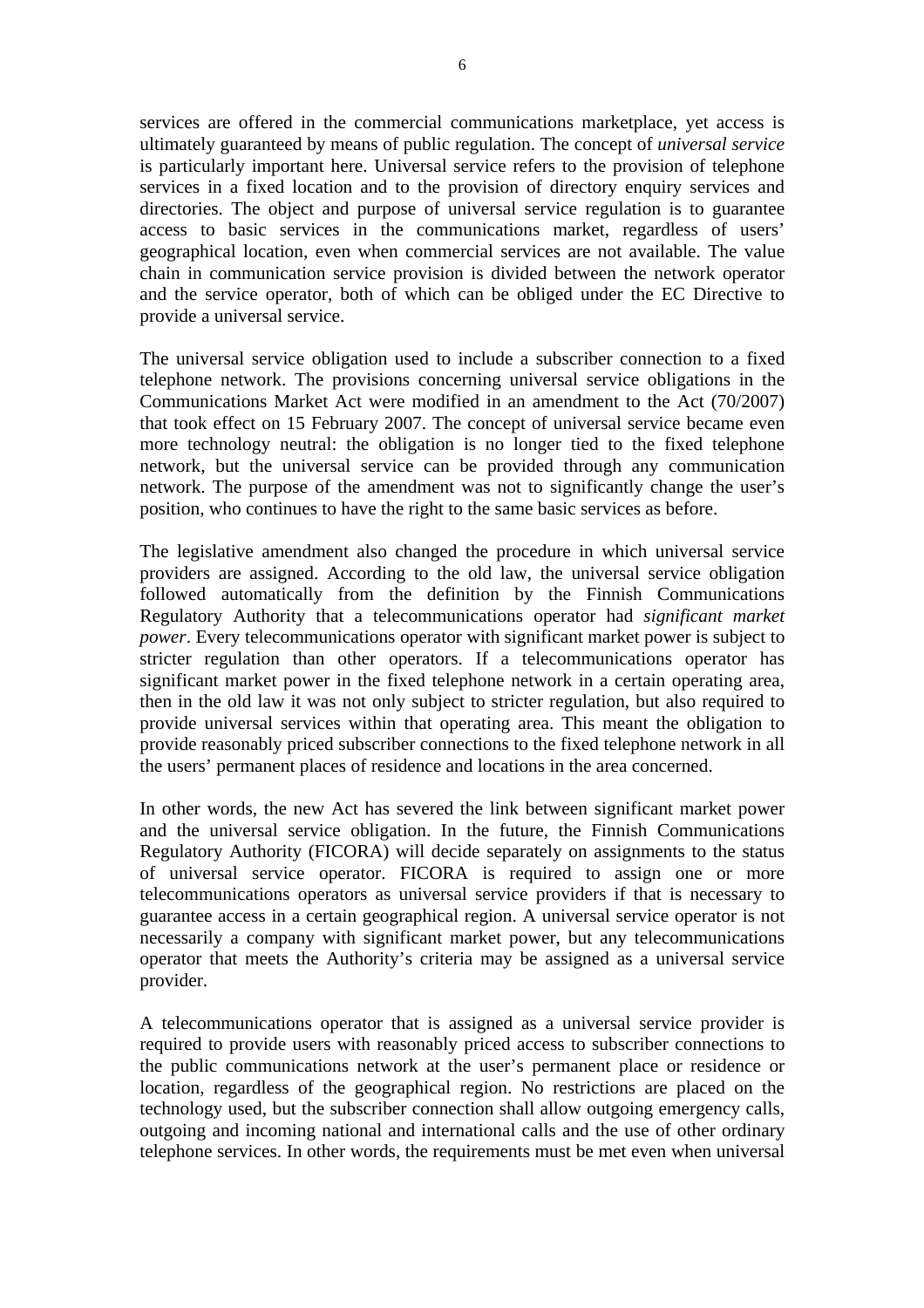telephone services are provided through a mobile telephone network. Furthermore, the subscriber connection shall work flawlessly.

The Parliamentary Transport and Communications Committee observed in its memorandum (32/2006) that fixed telephone connections must be provided in areas where reliable emergency calls, for example, cannot be guaranteed via a mobile telephone network. If a mobile subscriber connection cannot be provided at the same level of reliability as a fixed landline, then the Committee agreed it cannot be considered an acceptable option.

#### **It is my understanding that apart from these concerns of securing operational reliability, the legislation is intended to ensure citizens' access to services even inside buildings and in general to guarantee the same levels of technical quality and reliability that are provided through fixed landline connections.**

The flawless operation of subscriber connections will ultimately be ascertained in ex post controls by the Finnish Communications Regulatory Authority.

### **Telecommunications notification and telecommunications subject to licence**

A written notification of the intention to operate public telecommunications shall be submitted before operations begin. The actual provision of services to end-users (such as telephone subscriber connections or broadband connections) constitutes public communications that is subject to notification.

A licence granted by the Government is required to provide a network service that uses radio frequencies in a mobile network practising public telecommunications. The licence is needed both for constructing the network and for offering the network to telecommunications operators. The licence is granted for a fixed period of time, which can be no more than 20 years. The licence shall define the telecommunications operator's geographical operating area. In addition, provisions may be incorporated concerning the technical characteristics of communications networks or the efficient use of frequencies. Examples mentioned in the legislative materials include the condition that operations are started up by a certain date, or that the networks have a specified geographical coverage.

The Communications Market Act specifies quality requirements for communications networks and communications services. The technical quality of telecommunications shall be of a high standard. For instance, the networks and services are expected to withstand normal, foreseeable climatic, mechanical, electromagnetic and other external interference. Access to emergency services shall be secured as reliably as possible even in the event of network disruptions. Furthermore, the Act lists a whole range of other factors that must be taken into account in the design, construction and maintenance of communications networks and communications services. Operating licences may also specify more detailed requirements.

Current operating licences contain only very few provisions regarding the quality of the service provided. Now that the mobile phone has become the people's phone, it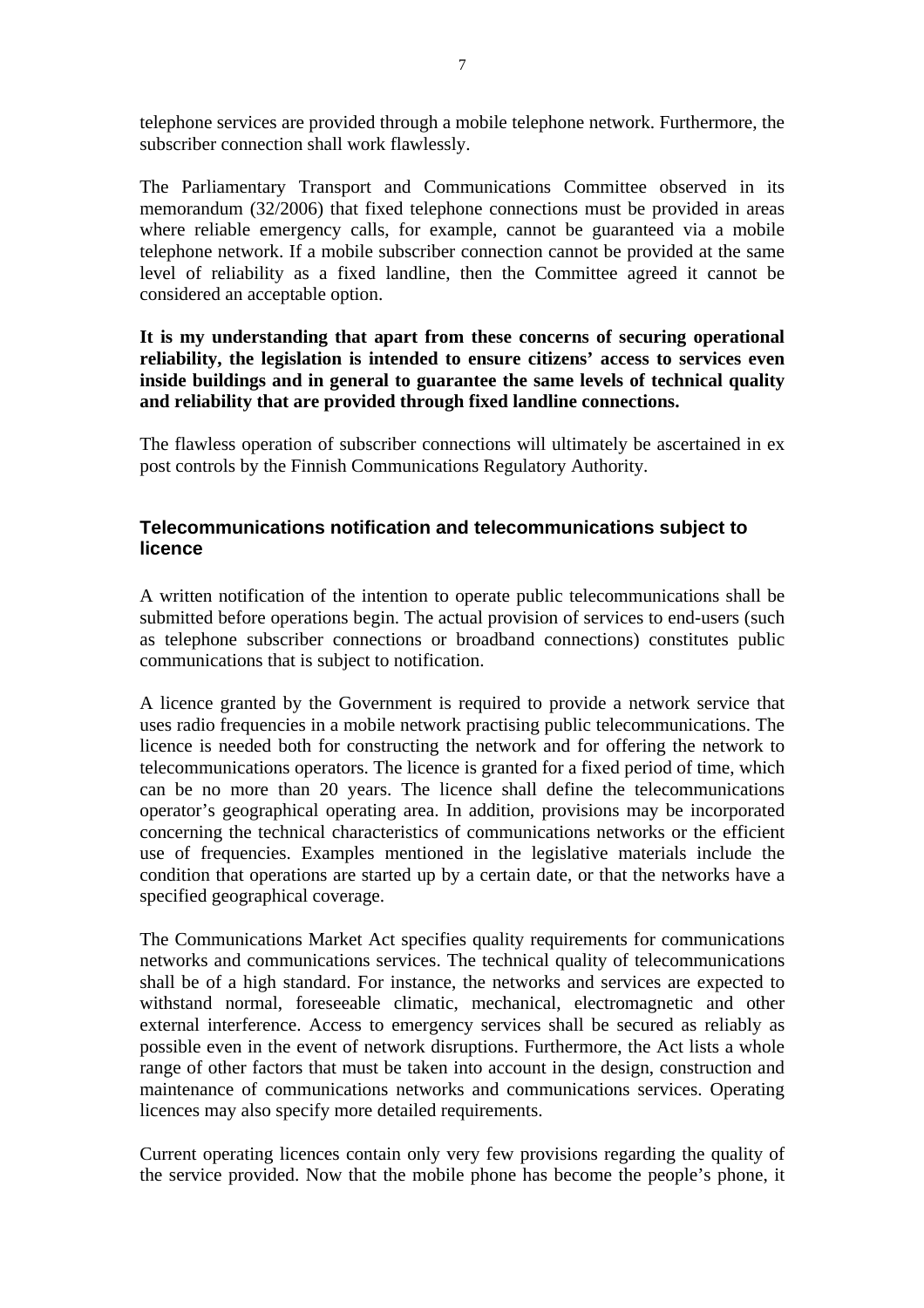might be necessary to lay down more specific conditions and in this way to ensure public access to universal services.

The terms of a licence may be altered during its validity with the licence holder's consent or otherwise if that is deemed necessary in view of technological development or essential changes in the conditions of the telecommunications operation that is subject to a licence. Licence holders and parties representing the telecommunications operators and users must be afforded the opportunity to present their views on any amendments made to the licence terms.

**It is my understanding that the discontinuation of access to fixed landline services in certain parts of the country constitutes such a technological development that necessitates changes to the terms of operating licences. In this situation, therefore, amendments to licences would be possible even without the licence holder's consent.** 

# **Orders and decisions by the Finnish Communications Regulatory Authority**

The Finnish Communications Regulatory Authority (FICORA) may issue orders concerning the quality and compatibility requirements for communications networks and communications services. These orders may relate to the structure of a communications network, the performance capacity of a communications network and service, network security and the absence of interference and other technical requirements comparable to those set out in the Communications Market Act.

FICORA has issued several such orders; examples include the order on the performance capacity of communications networks and communications services and the order on the electronic protection of communications networks. In addition, the Authority has issued an order on the power supply for communications networks, including specifications for the systems used to supply power to the base stations of mobile communications networks. This order is currently being updated.

FICORA is required by law to declare a telecommunications operator to be one with significant market power if, based on its market analysis, it is found in a particular market to exert such economic influence, either alone or together with others, that it can largely operate independently of competitors, consumers or other users.

In 2004, FICORA identified 42 telecommunications operators as holding a position of significant market power in the fixed telephone network. Examples include the Authority's decisions issued on significant market power over household customer access to a fixed telephone network. Market products include telephone subscriber connections offered to household customers in a fixed telephone network, such as analogue and ISDN connections.

Operators that in practice are the sole providers of landline telephone services to private household customers in their area, are declared by FICORA to be operators with significant market power in that particular market. Having issued its decision on significant market power, FICORA shall impose on the operator a set of separately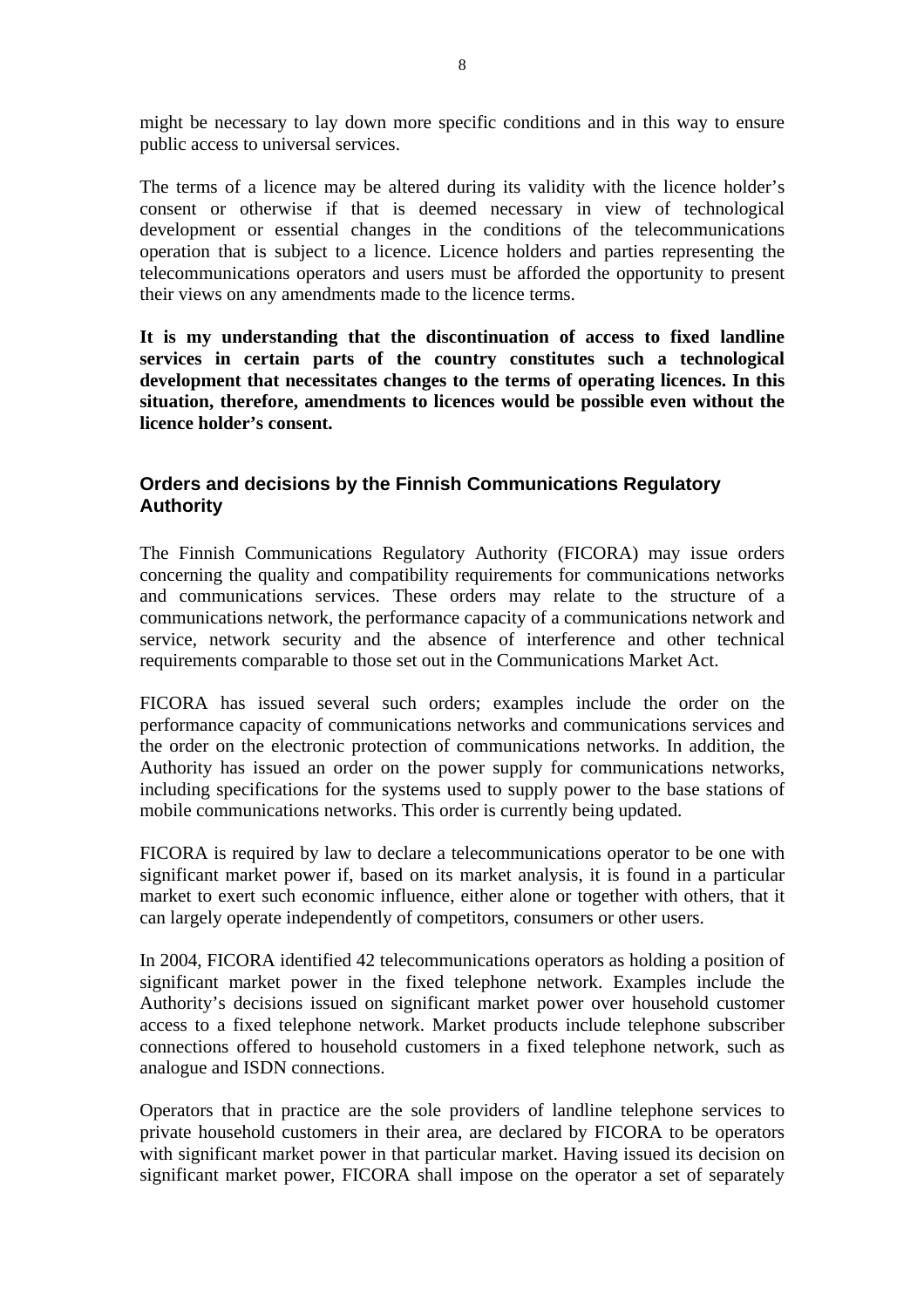specified obligations with a view to eliminating barriers to competition or to promoting competition.

Following the entry into force of the most recent amendment to the Communications Market Act, the rights and obligations of telecommunications operators set out in the old law will remain effective until FICORA has completed its first assessments under the new Act for the assignment procedure. FICORA is currently in the process of preparing decisions on the designation of one or more telecommunications operators as universal service providers, as specified in the amended Act. It expects to be in the position to issue its decisions by the end of 2007.

**It is my understanding that the Act in force confers on the Finnish Communications Regulatory Authority extensive power to issue norms that will ensure an adequate standard of telephone services even in the situation where landline telephone services are not available throughout the country.** 

# **AVAILABILITY OF COMMUNICATIONS SERVICES**



*Figure 1: Household penetration of communications media in 1998–2010* 

**[KUVION TEKSTIT: Household penetration in 1998-2010 ; Landline phone ; Mobile phone ; PC ; Internet connection ; Broadband (fixed or other) ; % of households ; forecast ; Sources: Ministry of Transport and Communications, and Statistics Finland Consumer Barometer**]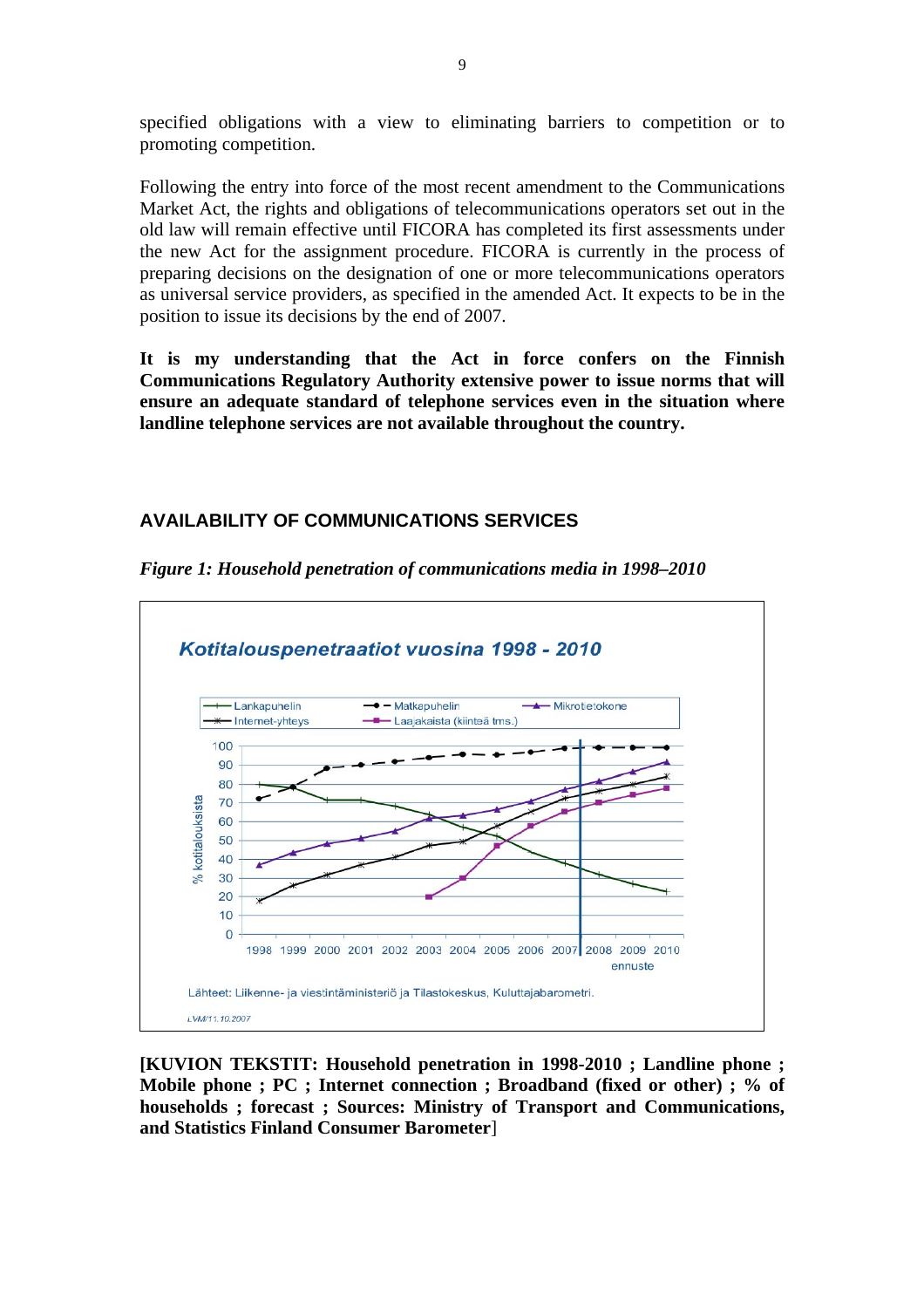The aim and purpose of the Communications Market Act is to ensure that communications networks and communications services are available under reasonable conditions throughout the country. The regional availability of services is a particularly important communications policy objective. Furthermore, the services provided should technically satisfy users' needs in all areas. However, the legal right to a subscriber connection is limited to the person's or company's *permanent place of residence or business*. In other words the law does not grant the right to a subscriber connection at a holiday home, for instance.

The landline telephone was long the most common medium of speech communication. By the 1990s virtually all households were in the position to acquire a landline phone: penetration reached a record high of over 95 per cent in 1990.

With the growing popularity of the mobile phone, the landline penetration rate in households has gradually begun to fall back. Today, over 96 per cent of Finnish households have the use of one or more mobile phones, at the same as the proportion of households with a landline has dropped to below 40 per cent. The prevalence of landline phones has decreased much faster than in other advanced countries. It is expected that this trend will continue at about the same rate in the foreseeable future. If this scenario is correct then the landline penetration rate will drop to less than 20 per cent of households by 2011.

More than 60 per cent of Finnish households have a broadband connection. According to the Communications Market Act the subscriber connection shall support not only ordinary telephone services, but also an appropriate *Internet connection*. The Act provides no definition of what is meant by an appropriate Internet connection, allowing for a measure of flexibility as the concept changes over time with technological advances and evolving user habits. However, an appropriate connection does not mean the fastest technology available, for instance the fastest broadband connection. In this context it refers to a subscriber connection that provides satisfactory access to basic Internet services, such as e-mail and web browsing. Based on the rules and regulations currently in force, the requirement of a universal Internet service is satisfied by a GSM connection, which according to the definition commonly in use today is not a broadband connection (e.g. EU minimum 256 kbps).

Over 96 per cent of Finnish households today live in an area where a fixed broadband connection (landline telephone network and cable television network) is accessible. It is estimated that 2–3 per cent of households live in areas where broadband can only be provided via mobile media or other wireless technologies. Wireless technologies can also be used to provide broadband connections to holiday homes that do not have access to a landline network.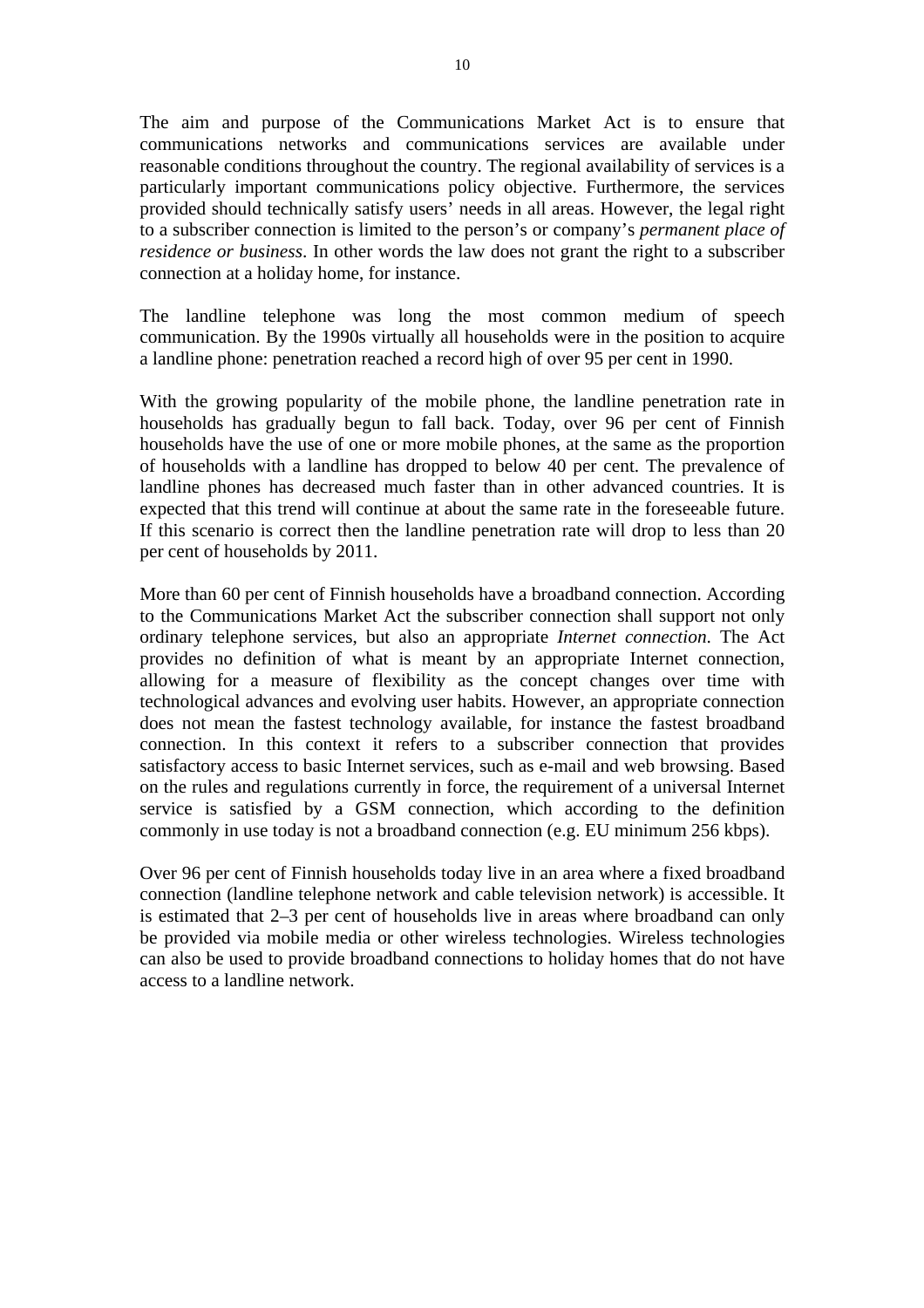#### **QUALITY AND USABILITY OF COMMUNICATIONS SERVICES**

**The Communications Market Act stipulates that communications services shall be of a high quality, reliable and safe.** 

**Usability means that data, systems and services are readily accessible to all those who are entitled to them.** 

**During the past year the number of significant faults per one million subscriber connections was 22 in fixed and 28 in mobile telephone networks.** 

**In principle most services for special needs groups available via fixed networks can also be provided through mobile networks.** 

# **Quality**

A central objective of the Communications Market Act is to ensure that the opportunities available for telecommunications in Finland are of a high quality, reliable and safe. Factors that impact the quality of the service include the time that it takes to deliver a subscriber connection, the number of faults per subscriber connection, the fault repair time and the number of failed calls. Service reliability and safety include the technically *flawless* operation of services. In addition, service safety includes the level of *privacy protection and information security*. Telecommunications operators are required to ensure the information security of their services.

The Communications Market Act lists a number of quality requirements that shall be taken into account in the planning, building and maintenance of public communications networks and communications services. It is stipulated that the technical quality of telecommunications shall be of a high standard; that the health and assets of users and other persons shall not be put at risk; and that the networks and services shall not cause unreasonable electromagnetic or other interference.

Another aspect of the quality of communications services is the requirement that they shall satisfy the needs of disabled and other special needs groups.

Wherever possible, the reliability and safety of services shall be guaranteed in all circumstances. Telecommunications operators have an obligation to prepare for *exceptional circumstances:* they shall ensure that their activities will continue with the minimum disruption even in the exceptional circumstances referred to in the Emergency Powers Act (1080/1991) and in disruptive situations under normal circumstances. This may have implications to the operator's choice of technology for the provision of services.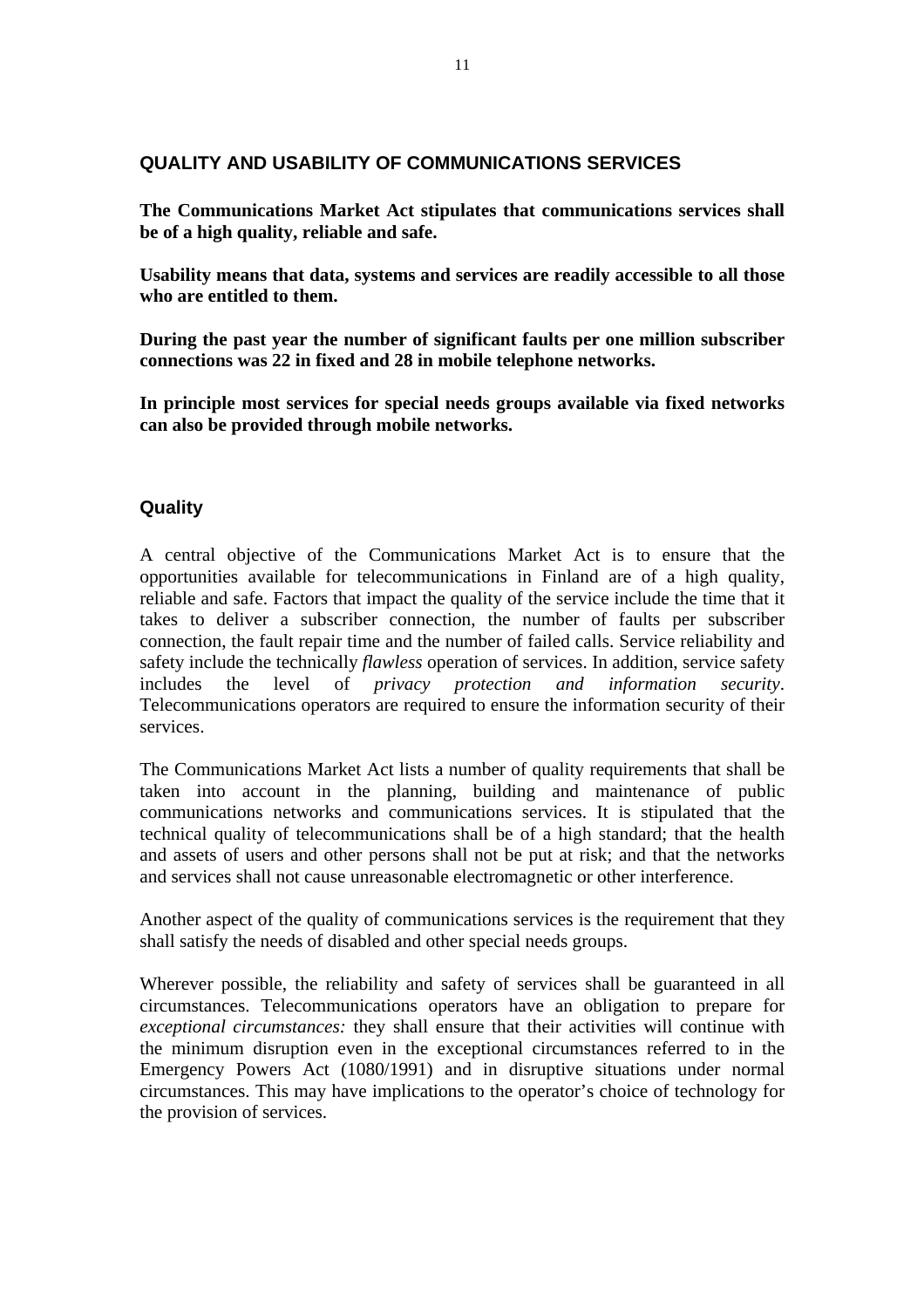#### **Usability**

Usability means that whenever necessary, there is free and unhindered access to data, systems and services for all those who are entitled to use them. The usability of communications networks may be impacted by faults and interference, such as technical malfunctions, intentionally caused problems such as information security attacks or disruptions in electrical distribution. Service usability is also dependent on the technical characteristics of the communications network.

During the period between 1 January 2006 and 30 September 2007, there were 42 significant faults and disruptions in the fixed telephone network and 161 in the mobile network. In other words, the total number of significant faults or disruptions in the mobile network is around four times greater than in the fixed telephone network. These figures do not include minor faults and defects where an individual hub of a fixed telephone network or a base station in a mobile network is down.

At year-end 2006 there were 1.92 million landline subscriber connections and 5.67 million mobile subscriber connections. Calculated per one million subscriber connections, the number of faults in the fixed network came to around 22 and in the mobile network to around 28.

The number of technical faults and disruptions in broadband networks was more than twice as high as in fixed telephone networks. This is largely explained by the occurrence of information security problems, which are far more common in broadband than in fixed landline or mobile networks. FICORA maintains records on customer contacts by type of problem reported, but the statistics do not separately identify information security problems that impact the usability of the broadband network.

The actual local loop in a fixed telephone network (often a wire on a telephone pole) is more vulnerable than the radio based subscriber connections in a mobile network, exposed as it is to falling trees and other mechanical hazards. Mobile networks are not affected by these kinds of hazards. On the other hand, telecommunications operators have routed increasing numbers of subscriber connections underground, which has helped to reduce their susceptibility to other than digging operations. However, this is still uncommon in the most sparsely populated regions that have the longest and most vulnerable subscriber lines that incur the heaviest maintenance costs -- and that are faced by both price hikes and the threat of service closure.

As the profitability of fixed telephone services continues to suffer and the maintenance of subscriber connections receives ever less attention, the number of faults and disruptions is bound to increase relative to the number of subscriber connections in use.

Broadband subscriber connections using the existing fixed telephone network (ADSL) are equally vulnerable to the problems described above as telephone services.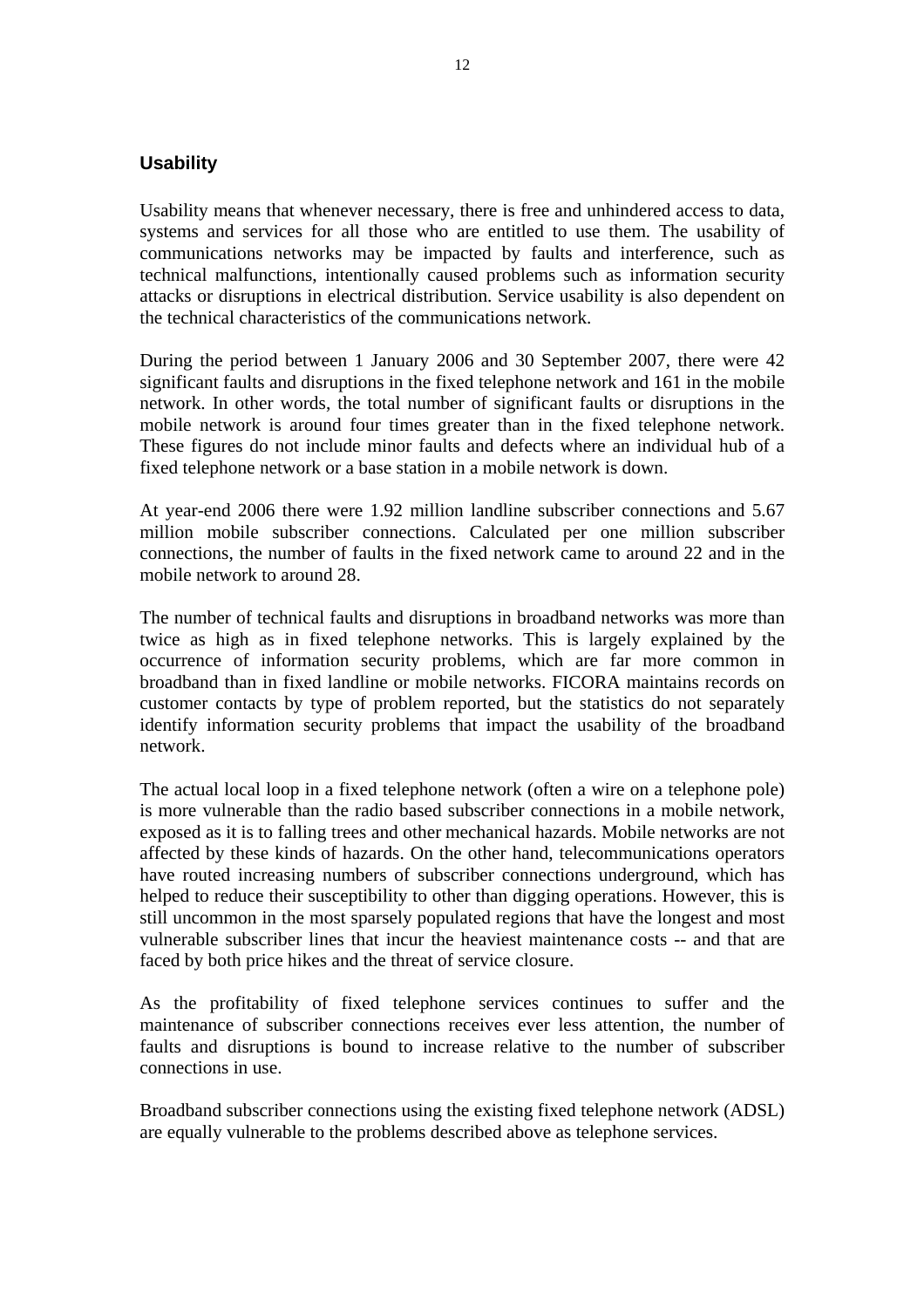The higher absolute number of faults and disruptions in the mobile network is also explained by the technical complexity of the network as compared to the fixed telephone network. Quite simply, the mobile network has more points and devices that are vulnerable to faults than the fixed landline network, which has a more straightforward structure.

#### **Power supply**

In the event of failure or disruption in electrical power supply, fixed telephone networks and the most important switching exchanges and base stations in mobile networks can continue to operate for up to a few days. Landline phones can be used without separate power supply. Broadband use via a fixed landline connection, on the other hand, requires constant electrical supply to the ADSL modem and PC.

The maintenance of system performance during power cuts presents a much greater challenge in the case of mobile network base stations outside densely populated areas, and to some extent in hubs of fixed telephone networks, and will require some investment. In principle, power cuts affect fixed telephone networks and mobile networks in the same way, i.e. they are mainly reflected in the operation of the access network. Telephone and broadband network hubs and mobile network base stations simply cease to function when the power supply is cut and when the capacity of any backup system (e.g. batteries) runs out.

FICORA's regulations specify the same minimum requirements for power supply to both fixed network hubs and mobile network base stations. The basic requirement is a three-hour battery back-up plus access to a back-up generator system. In practice, however, there are better emergency electrical back-up systems in place for fixed telephone networks, for both historical and partly for technical reasons. Fixed network hubs require less electricity than mobile network base stations. Often, however, the equipment and hardware for fixed and mobile networks are installed in the same premises and rely on the same back-up power supply. In premises that house all three technologies, the mobile network base station uses the most electricity and the backup capacity is designed accordingly. In the event of a power cut all networks will begin to run out of electrical power within three hours, and fixed network services will not operate any longer than mobile network services.

FICORA keeps no statistics on the frequency of such disruptions in electrical power distribution that have impacted the usability of different communications networks. The Authority is currently in the process of developing procedures for reporting faults and disruptions with a view to gaining more accurate information on the causes and effects of different faults.

Another power supply factor that has a bearing on the usability of the fixed telephone network is that landline phones run off the electricity in the telephone line. Mobile terminal devices, by contrast, do not get the power they need from the network. In practice, however, modern batteries are so efficient that this difference is often irrelevant to service usability. Broadband connections, on the other hand, are far more susceptible to disruptions in electrical power supply than telephone services, since the terminal using the broadband connection usually relies on mains electricity.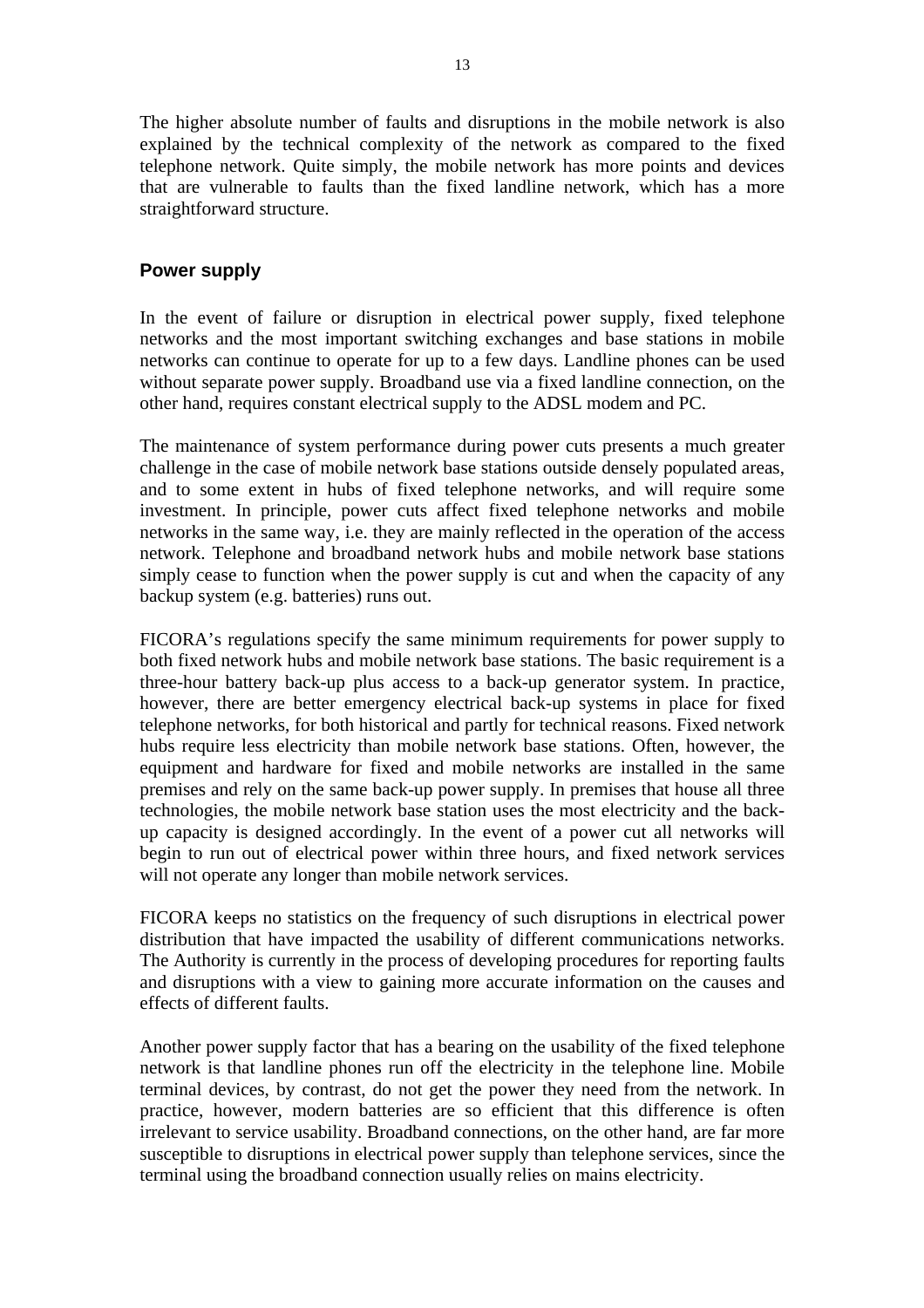#### **Special needs groups**

The requirements of special needs groups and elderly users have been addressed by a working group on barrier-free communications convened under the auspices of the Ministry of Transport and Communications; working group members also included representatives of the Finnish Federation for Communications and Teleinformatics; the Finnish Communications Regulatory Authority; the Finnish Consumer Agency; the Finnish Federation of the Hard of Hearing; the Finnish Association on Intellectual and Developmental Disabilities; the Finnish Association of the Deaf; Nokia Oyj; the Finnish Federation of the Visually Impaired; the Research and Development Centre for Welfare and Health Stakes; and the Ministry of Social Affairs and Health. The views put forward below are based on information obtained from members of this working group.

As far as special needs groups are concerned, the usability of communications networks is a function of (1) services specially designed for them; (2) the features and characteristics of terminal devices in different networks; and (3) the auxiliary devices available for satisfying their special needs.

The most important service among those that are exclusively available via fixed telephone networks is the *text telephone.* This technology is becoming outdated and its use is decreasing. However organisations for the disabled consider real-time text telephone a useful service and have called for it to be developed and updated on the basis of IP technology. The European Information and Communication Technology Association EICTA has provided the European Commission and interest groups a blueprint for how this could be done. The text call transfer service in Finland currently handles over 2,000 calls a month, down considerably from a one-time high of 10,000 calls. It is believed that users today include large numbers of elderly and marginalised people.

*The safety phone* is a system that comprises a telephonic device (alarm button, speaker phone), an alarm reception centre, possibly a home visitor, as well as mechanisms for monitoring service use, invoicing, etc. There are some 30,000 security phones in use around the country. Customers include disabled and elderly people. As a rule the system operates only on landline phones. If it were to be updated and switched over to a mobile network, that would require changes to alarm reception centres as well. There are some safety phones in use that are connected to mobile phones. GSM adapters are available for some of the systems currently in use, but the costs would be in the region of 200–300 euros per user. A changeover to VoIP is not yet feasible for safety phones because one of the most crucial aspects of this system is the identification of incoming calls, which is not yet possible with VoIP. Furthermore, VoIP may cease to function during a power cut.

*Remote interpretation* via mobile networks is only just beginning to start up, and indeed it will still be some years before the service is operational throughout the country, 24 hours a day even via fixed networks.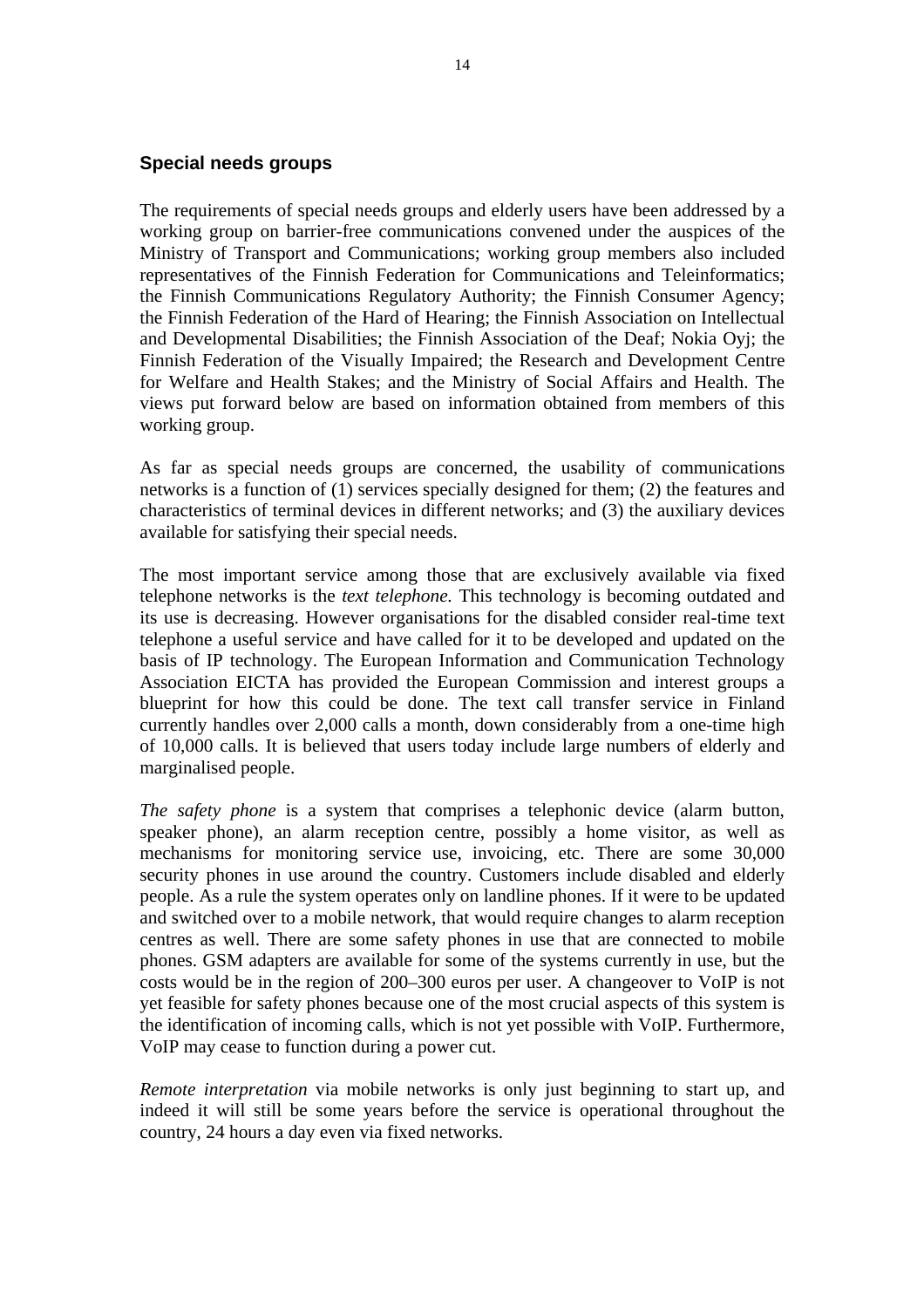There are also connections via fixed telephone networks from private homes to *emergency alarm centres.* As yet no such systems are available via mobile networks.

In principle most systems that operate in fixed telephone networks can also set up in mobile networks. There are still systems that do not yet work in mobile networks, but it is clear that this situation will not continue for very long. The emphasis in service development is now shifting towards mobile communications, and new mobile based services and applications for special needs groups are appearing all the time.

The replacement of speech by text or multimedia messages (including 112 emergency text messages) is a particularly useful service for some special needs groups. Furthermore, some mobile phone models support symbol-based SMS messaging (Imagetalk). A whole host of SMS-based services are currently in use, including notification of medical appointments, various reminders, etc.

Furthermore, mobile media offer some features that are not available on landline phones and that might be useful to special needs groups. These features include positioning outside the home, vibrating alarm, voice-based telephone user interface, address book and caller identification, instant messaging services (Messenger etc.), neck-loop receivers that transmit sound directly to a hearing aid without interference from environmental noise sources, text size enlargement, voice guidance and connections to Braille terminals for the visually impaired.

Development of the traditional landline phone has virtually ceased, which is also reflected in the services and terminals available for special needs groups. At the same time efforts are being stepped up to develop and improve mobile and VoIP networks and dedicated services: these efforts are expected to translate into better, more extensive and more affordable services to special needs groups as well. It is noteworthy that in its new package of directives, the European Commission will be outlining measures to facilitate service access and use for special needs groups, which is not possible in the case of services provided over the fixed telephone.

Communications links are used not only for making telephone calls, but also for such uses as *remote diagnosis and monitoring of medical conditions*. In the future, IP technology and networks will provide the best support for these and other similar applications and allow for greater diversity in communications. In services designed for the safety of special needs groups and provided via broadband, power cuts may present a major problem as the network terminals do not usually function at all without mains electricity.

**Services for special needs groups do not represent significant business for telecommunications operators, either in terms of business volume or profitability. However, when considered from the point of view of communications policy and the universal service ideology, it is paramount that in the ongoing technological revolution, a high standard of services is guaranteed to special needs groups.**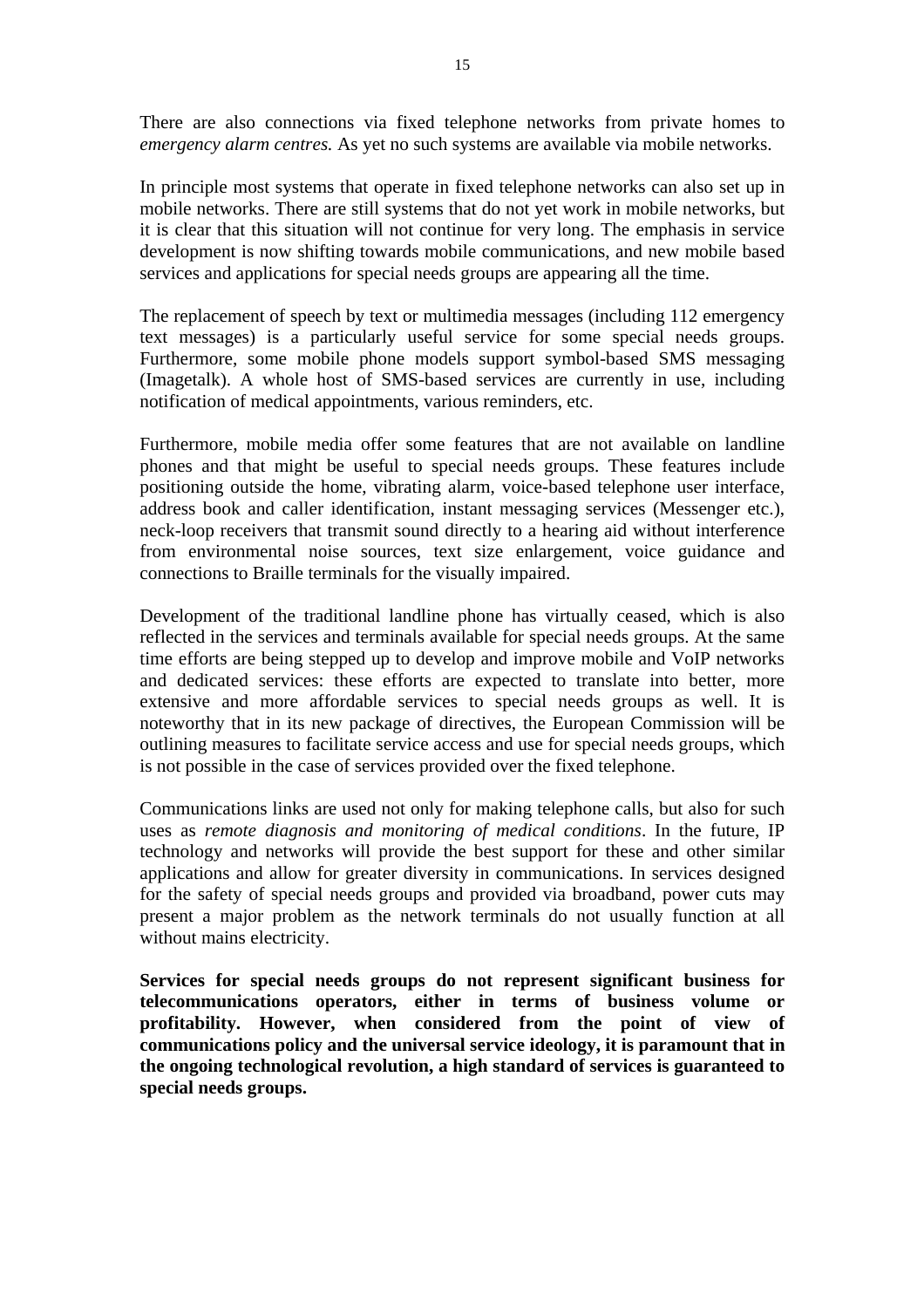#### **PRICING OF COMMUNICATIONS SERVICES**

**As a general rule, it is cheaper to make phone calls using a mobile than a landline phone. The difference is more pronounced the smaller the number of monthly calls because on average, the fixed monthly charge for landline subscriber connections is much higher than for mobile subscriber connections.** 

**FICORA has the authority to intervene in the telecommunications industry's retail pricing where this is considered necessary to maintain reasonable pricing.** 

Telephone costs are largely dependent on the way that the telephone is used. Initially, landline and mobile phones were used in very different ways. However, differences in the duration of phone calls, for instance, have continued to decrease. In 2006, the average duration of a landline phone call was 4.2 minutes compared to 2.8 minutes for mobile phone. The difference in the total number of minutes spent on the phone was also quite small, i.e. around eight minutes a day for landline phones and around six minutes for mobile phones. On average, people make a couple of phone calls a day from both landline and mobile phones. There are large numbers of people who only use the phone very little.

In 2006, 48 per cent all landline phone minutes used were local calls, 10 per cent were long distance calls and 17 per cent calls to a mobile network. Other calls, including calls to business numbers and national service numbers, accounted for almost onequarter of the total. Foreign calls accounted for no more than two per cent.

#### **Prices of landline calls**

As a general rule, fixed network landline calls are more expensive than mobile calls. The difference is more pronounced the smaller the number of calls because the fixed monthly charge for landline subscriber connections is much higher than for mobile connections. Weighted by the number of subscriber connections, the fixed monthly charge for a landline subscriber connection at the beginning of 2008 was around 12 euros, compared to just 1–4 euros for a mobile subscription.

In 2003–2006 the average monthly charge for a landline phone has remained more or less unchanged.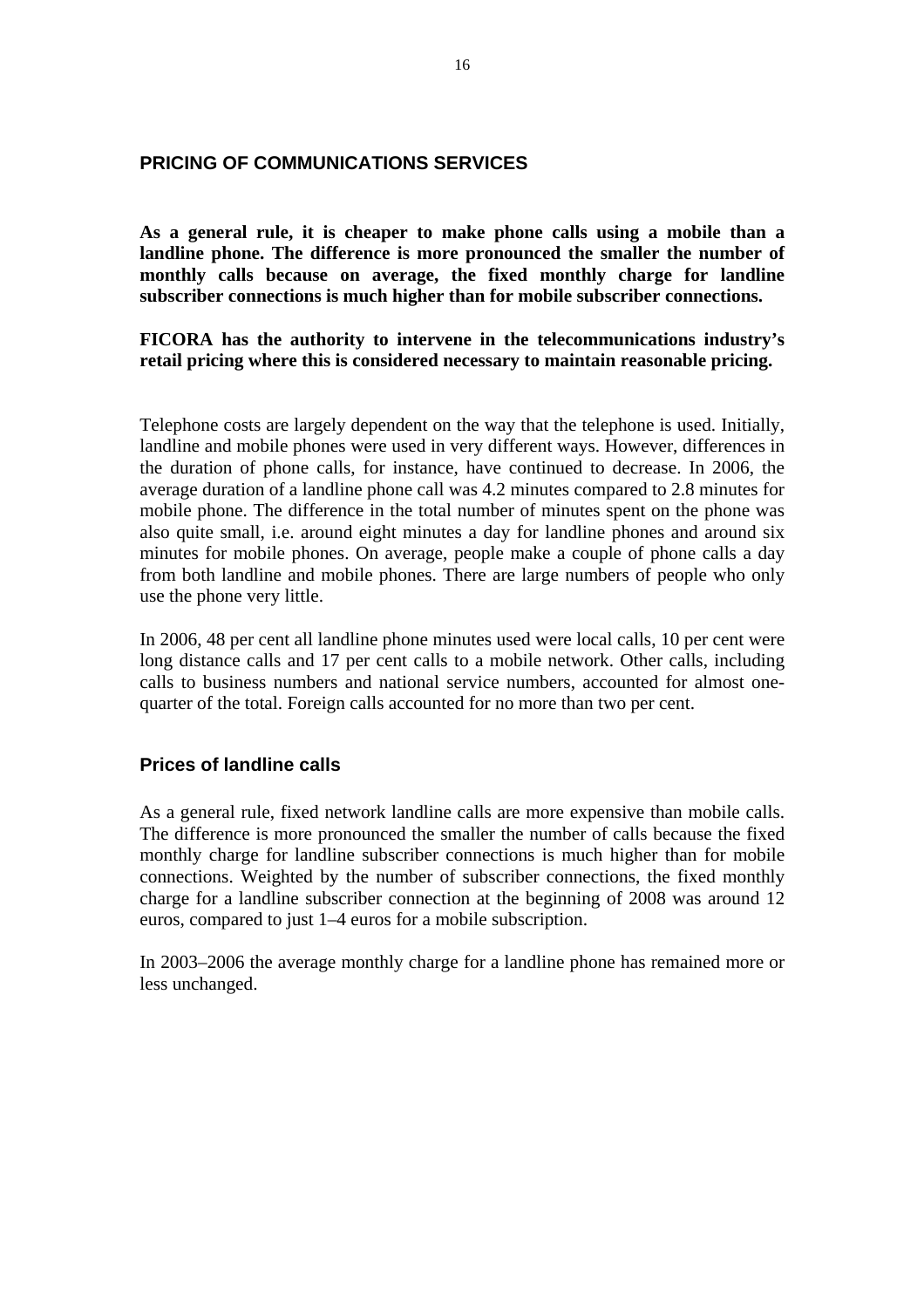*Figure 2: Comparison of monthly costs between landline and mobile phone calls with rising number of minutes spent on the phone* 



**[Price comparison of landline and mobile calls; euros; landline; mobile; package; minutes]**

*(The calculation is based on the cheapest normal rate for mobile calls at 6.9 cents/minutes, for landline calls on the average rate for local calls at 10.5 cents/call plus 1.5 cents/minute. 80 per cent of landline calls are to another landline phone, the rest to mobile phones. The average duration of phone calls is 4.2 minutes. Source: Telecom Consulting Kangas)* 

#### **Examples of price increases in landline charges**

Over the ten-year period from 1996 to 2006, the basic charge for a fixed landline subscription with TeliaSonera increased moderately in line with average inflation. On the other hand the operator's charges for phone calls have been higher than average. TeliaSonera put up its monthly fees for a landline subscription as from 1 September, 2007, which primarily affected the less than 100,000 private consumers living in sparsely population regions. According to TeliaSonera the majority of their landline customers were not affected by this increase in monthly fees, as only some five per cent of the Finnish population live in sparsely populated regions. On average the operator says the monthly fee will be rising by 3.95 euros. Prior to the price hike the monthly fee for sparsely population regions was 11.77–15.47 euros, as from 1 September 2007 they will rise to 16.20–21.50 euros. This represents a price increase in monthly fees of almost *40 per cent*.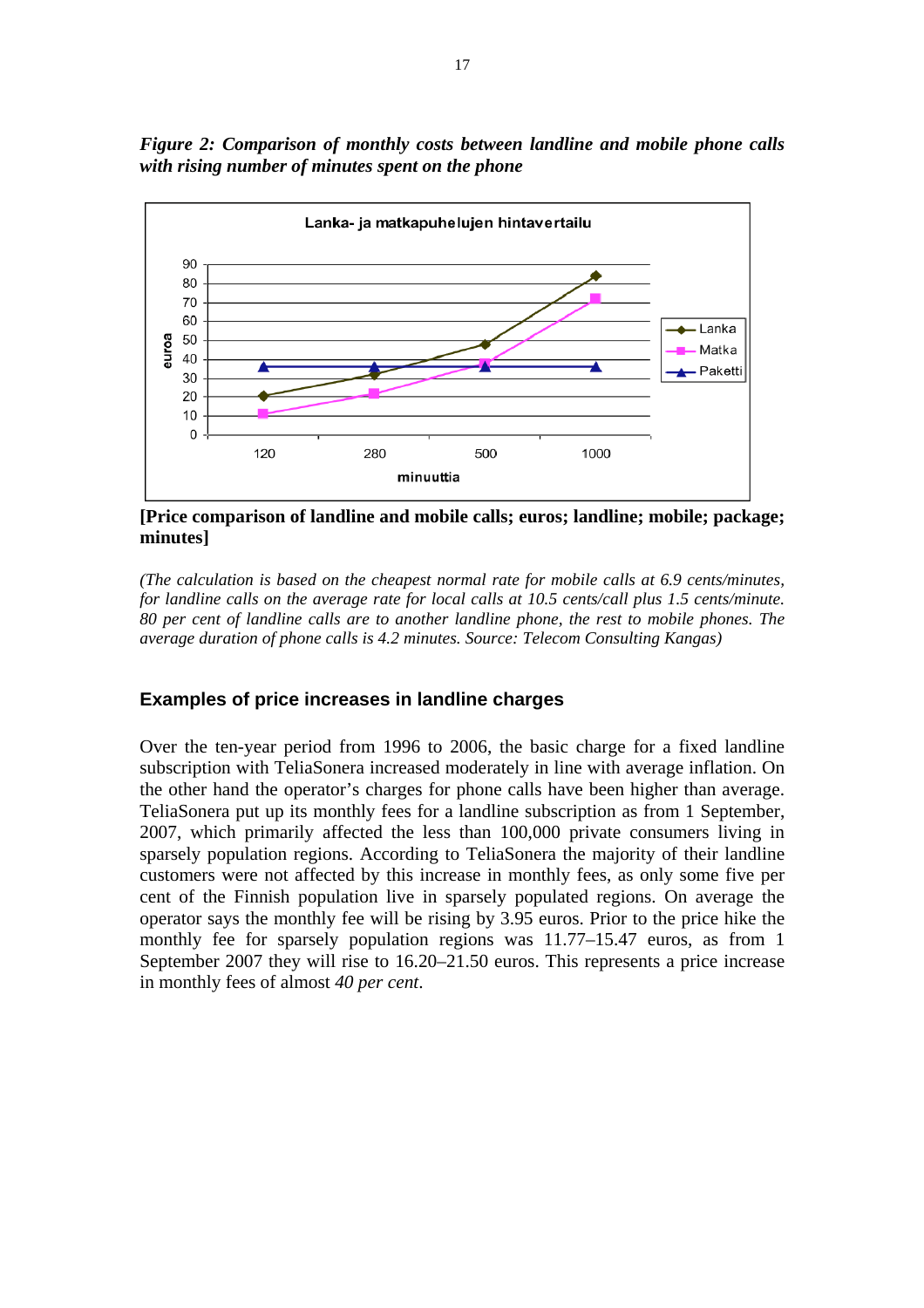

*Figure 3: Price index for local call charges 1996–2006* 



# **Prices for mobile phone calls**

At the beginning of 2007 typical monthly fees for mobile subscriptions, excluding charges for phone calls, were 1–4 euros. The past few years have seen an increase in so-called package subscriptions in which the fixed monthly fee includes both the basic monthly charge plus a certain number of minutes of call time. The cheapest package subscription per minute came in at 3.58 cents/minute (Saunalahti 17.9 euros/500 min or 35.8 euros/1,000 min).

In connection with the price increase announced in autumn 2007, TeliaSonera launched a new package subscription ("Puhe 350") in which calls cost 5.68 cents per minute (19.90 euro/350 min). This comparison does not take into account start-up fees for mobile calls, which are not charged either in the above-mentioned package subscriptions if the allocated minutes are not exceeded, or in many other old mobile subscriptions. Judging by comments made in the media, start-up fees have only little impact on the overall costs of mobile phone calls.

Prices for mobile phone calls have continued to fall since 1995. During 1995–2004 the average price per minute dropped by 7 per cent a year. In 2005, the price of mobile phone calls fell by over 27 per cent.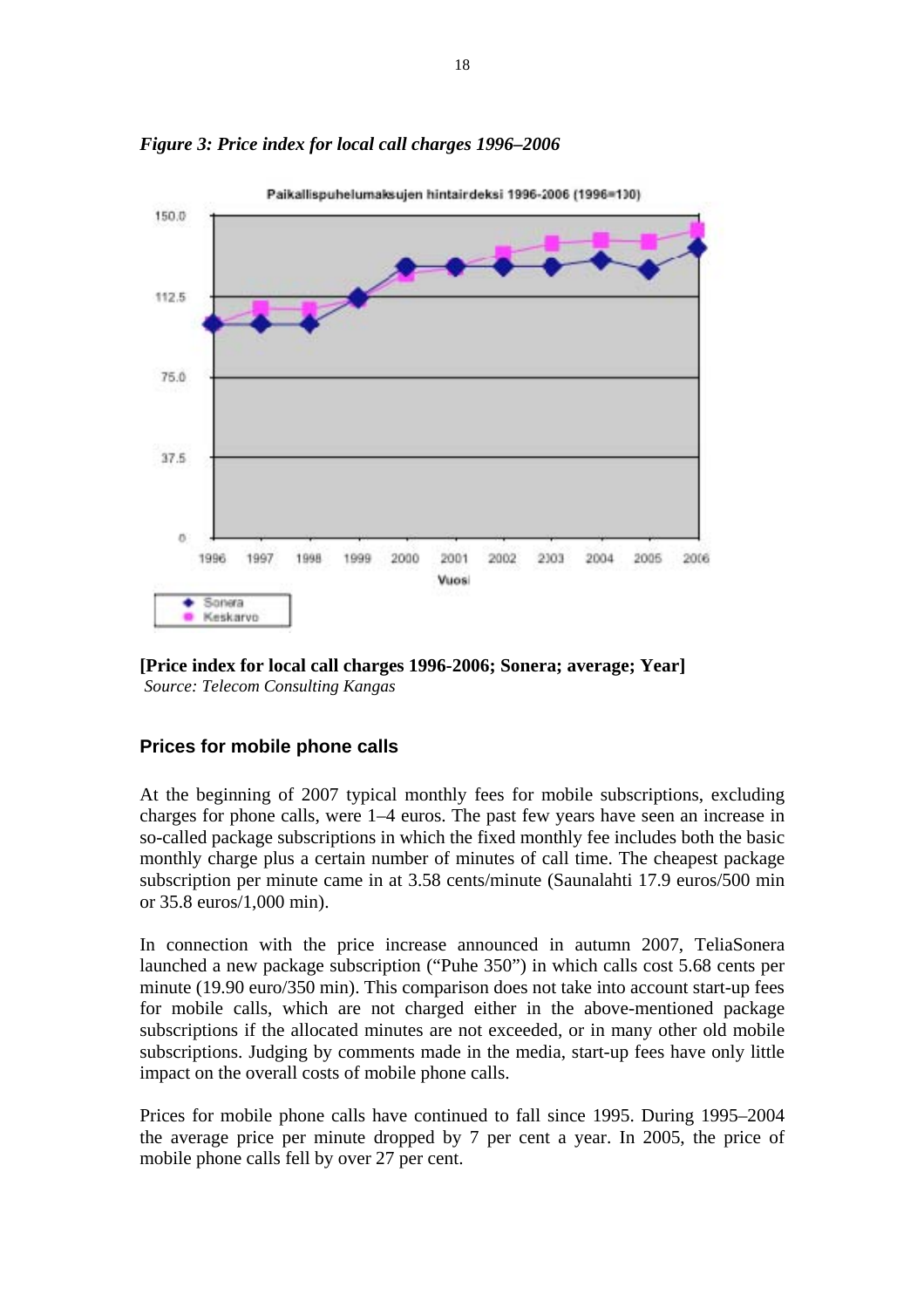

# *Figure 4: Price index for mobile phone calls 1995–2006*

#### **[Price index for mobile phone calls 1995–2006; Year]**

*Source: Telecom Consulting Kangas* 

#### **Broadband prices**

Prices of broadband subscriptions are largely dependent on local competitive market conditions. For instance, in August 2007 monthly subscription prices for a 1 mbps connection in the telephone network in Helsinki, Loviisa and North Karelia ranged from 23.90 to 36.90 euros with TeliaSonera and from 24.90 to 33.00 euros with Elisa. The price quoted by local Finnet operators in Loviisa was 33.90 euros and in Sotkamo 33.00 euros.

In Loviisa, the local operator (LPO) quoted a monthly price of 33.90 and in Kajaani (KPO) 33 euros (KPO's price for a cable subscription was 29 euros per month).

M&P Systems, a service operator on Digita's network, provides a wireless 450 broadband connection at 38 euros (512 kbps) or 48 euros (1024 kbps) per month. TeliaSonera has announced the launch of its own 450 connection in December 2007.

An Internet connection via telephone modem costs about one euro per hour. In addition, the user is separately charged a monthly fee that is typically around eight euros. On average, this means that users who spend one hour a day on the Internet via a telephone modem pay 38 euros a month for their connection. The Figure below illustrates some alternative wireless Internet connections in which the user's costs are no more than 38 euros per hour. All of them support higher connections speeds than can be achieved by modem.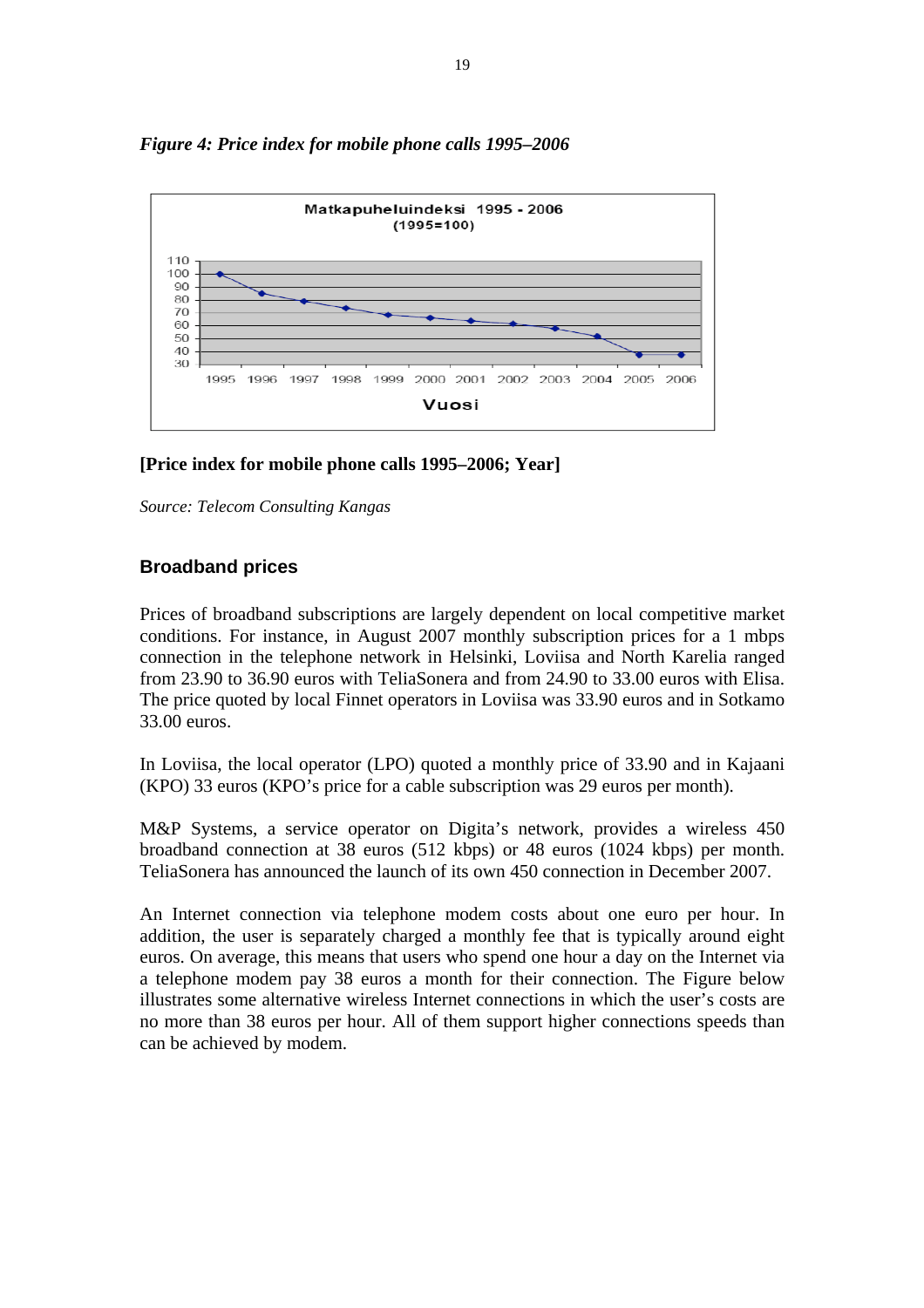

*Figure 5: Examples of monthly cost of wireless data transfer* 

#### **[Wireless data transfer, costs euros/month; Price, euros/month; Operator]**

In sum then, the costs of using a mobile phone are generally speaking lower than the costs of using a landline phone. The difference is even more pronounced among infrequent phone users. A noteworthy exception is formed by calls to national business numbers, in which the mobile phone is a much more expensive medium. Mobile calls abroad are also more expensive than landline calls, because the price additionally includes international phone charges.

# **Price regulation**

One of the aims of the Communications Market Act is to ensure that telecommunications services available in Finland are inexpensive.

In order to ensure efficient competition, FICORA has the authority to prevent a teleoperator with significant market power from charging unreasonable retail prices. However, in the commercial telecommunications market this kind of forceful regulatory intervention is only intended as an exceptional measure to safeguard users' interests. As yet, FICORA has not had to impose any such retail price restrictions or obligations on teleoperators with significant market power.

The situation is somewhat different under the new rules concerning universal service provision. The new Act requires that FICORA monitors the prices charged by teleoperators it has assigned as universal service providers and compares them with the prices of other communications services. In practice, the monitoring of universal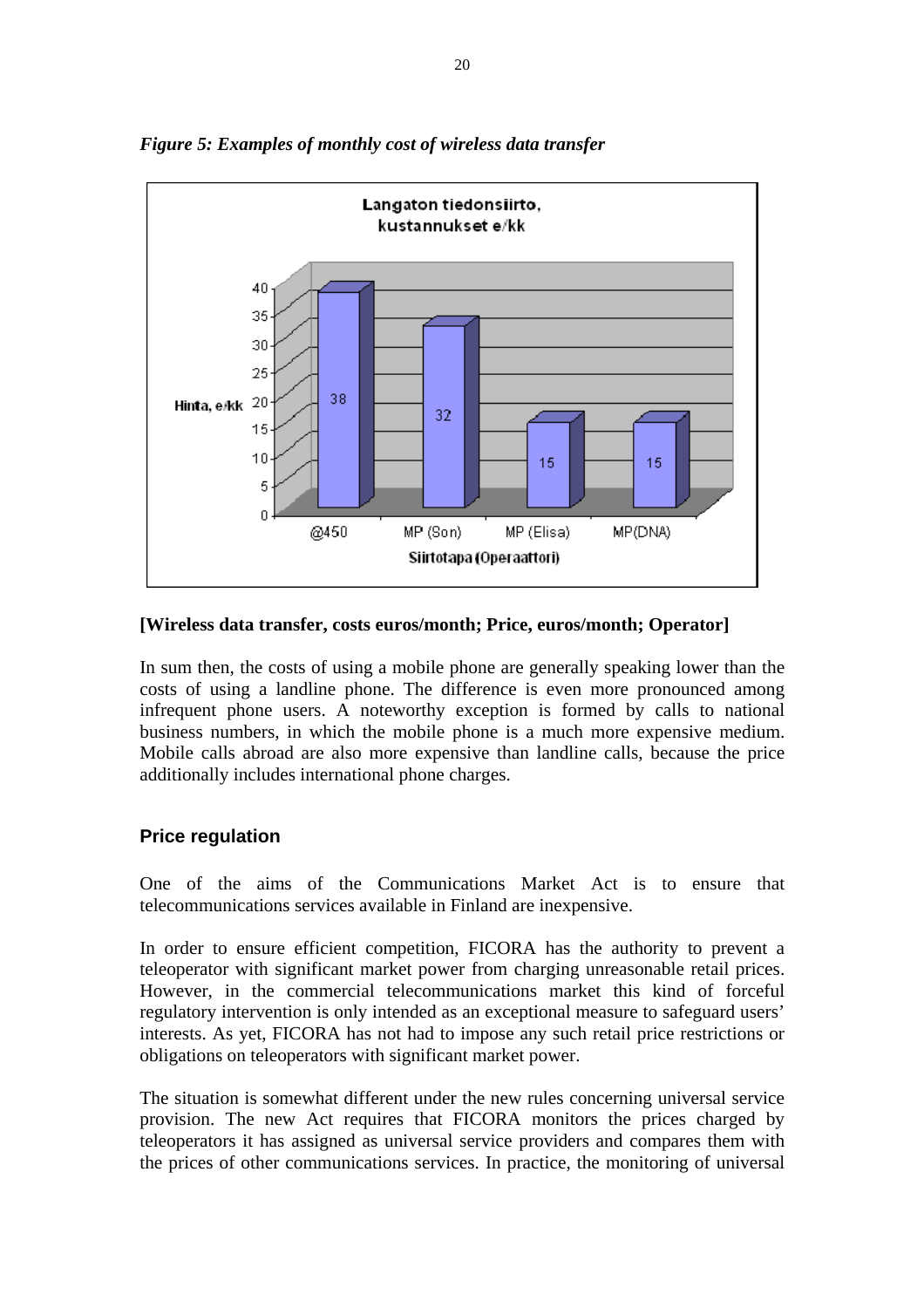service prices requires monitoring both retail prices and the costs incurred from performing the duties and obligations assigned to universal service providers.

A telecommunications operator assigned as a universal service operator in telephone services is required to provide, at a reasonable price and regardless of the geographical location, a subscriber connection to the public communications network at the user's permanent place of residence or business. Provisions concerning the reasonable cost of universal cost were not changed in connection with the legislative amendment.

According to the preamble to the Communications Market Act, a reasonable price means one that from the *average user's point of view* is reasonable. This does not entail that the price should always be the same, regardless of the connection's geographical location and its costs. The telecommunications operator is required to meet all reasonable requests concerning the subscriber connection. It follows that the price cannot be unreasonable from the telecommunication operator's point of view either. The Act does not require by default that the telecommunications operator shall provide its services below cost. FICORA monitors pricing to make sure it is reasonable and has the authority to intervene if it is not.

According to the new regulations of the Communications Market Act, FICORA is required to calculate the net costs of universal service provision if it is evident that this service constitutes an unreasonable financial encumbrance to the universal service operator and if the operator so requests. Net costs of universal service refer to the costs incurred in service provision that the universal service operator cannot cover through revenue from the service.

The part of the net costs constituting an unreasonable financial encumbrance shall be compensated to the universal service operator from state funds, if the operator so requests. The final decision on compensation rests with the Ministry of Transport and Communications. Low net costs would not necessarily entitle to compensation as laid out above. A universal service operator might be required to provide *a universal service at a loss* if that is not unreasonable in view of the operator's overall financial standing. In this connection it might also be possible to consider, for instance, whether the compensation could be reduced or even refused altogether if the operator stands to reap savings from the closure of a fixed telephone service.

**FICORA thus has the authority to intervene in the retail pricing of universal service operators with a view to ensuring that their prices are reasonable.**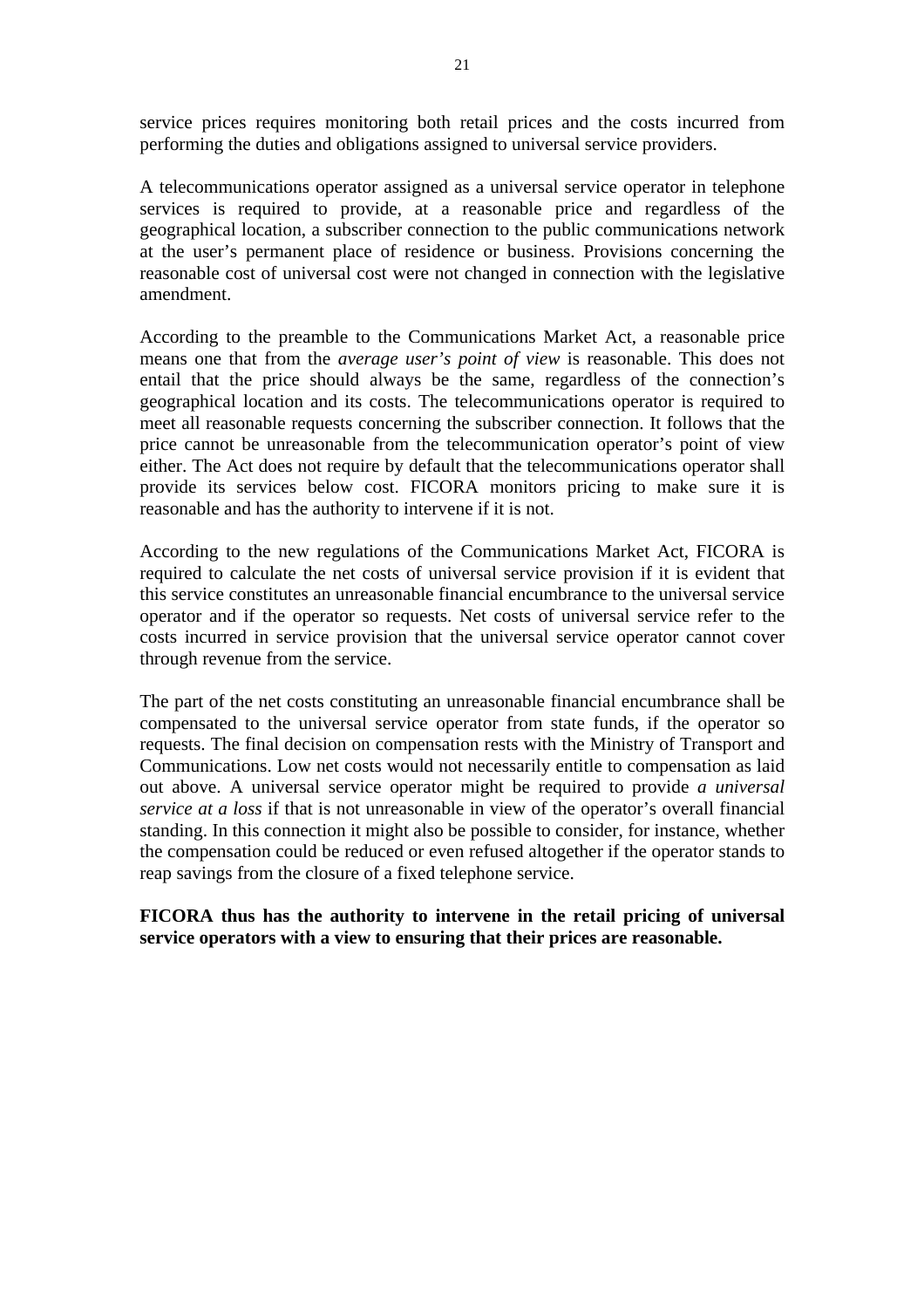#### **CONCLUSIONS AND COMMUNICATIONS POLICY PROPOSALS**

The leading idea of Finnish communications policy is to encourage the supply of new, high-quality and inexpensive communications services and to guarantee access to basic communications services throughout the country. Regulatory measures have always aimed at securing technology neutrality, recognizing that the main concern for end-users is the standard of service provided, not the technology with which it is provided.

The motive behind the recent universal service amendment to the Communications Market Act was to ensure continued access to basic communications services throughout the country, but to allow for the use of any technology in service provision, for instance via mobile rather than landline networks. This legislative endorsement is a clear market indication of how the mobile phone is turning into a people's phone.

The change is not reaching all citizens at the same time or in the same way, but the process is still continuing to unfold. Ultimately this is a matter that has to do with every citizen's right of access to basic services. In this process it is paramount that a critical stance is taken on every change that detracts from existing services available to citizens or that undermines the quality of those services.

*Access* to communications services is a fundamental parameter that cannot be bypassed where universal services are concerned. According to the new Communications Market Act, the minimum requirement for every permanent place of residence and business is that the subscriber connection delivered must be usable for speech and data transfer. These services must work flawlessly, which among other things means inside the building as well. This is necessary for the security and safety of citizens, in the safeguarding of which the telephone is an important medium. For instance, it must be possible to make emergency calls from inside every dwelling.

With respect to the *usability* of mobile networks, electrical power supply requirements and services for special needs groups, the minimum acceptable quality must be set at the same level as that provided through a fixed telephone network. In spite of the ongoing technological changes, children and the disabled, for instance, must continue to have access to suitable communications services.

The mobile phone is cheap to use. In the future it can be used to guarantee reasonably priced communications services throughout the country, including sparsely populated regions. However, this requires measures to control universal service provision and to make sure that there is fair price competition in all parts of the country

# **Communications policy should seek to control service standards, not technology**

Service provision in the Finnish communications market is based primarily on commercial competition. The aim and purpose of communications policy is to make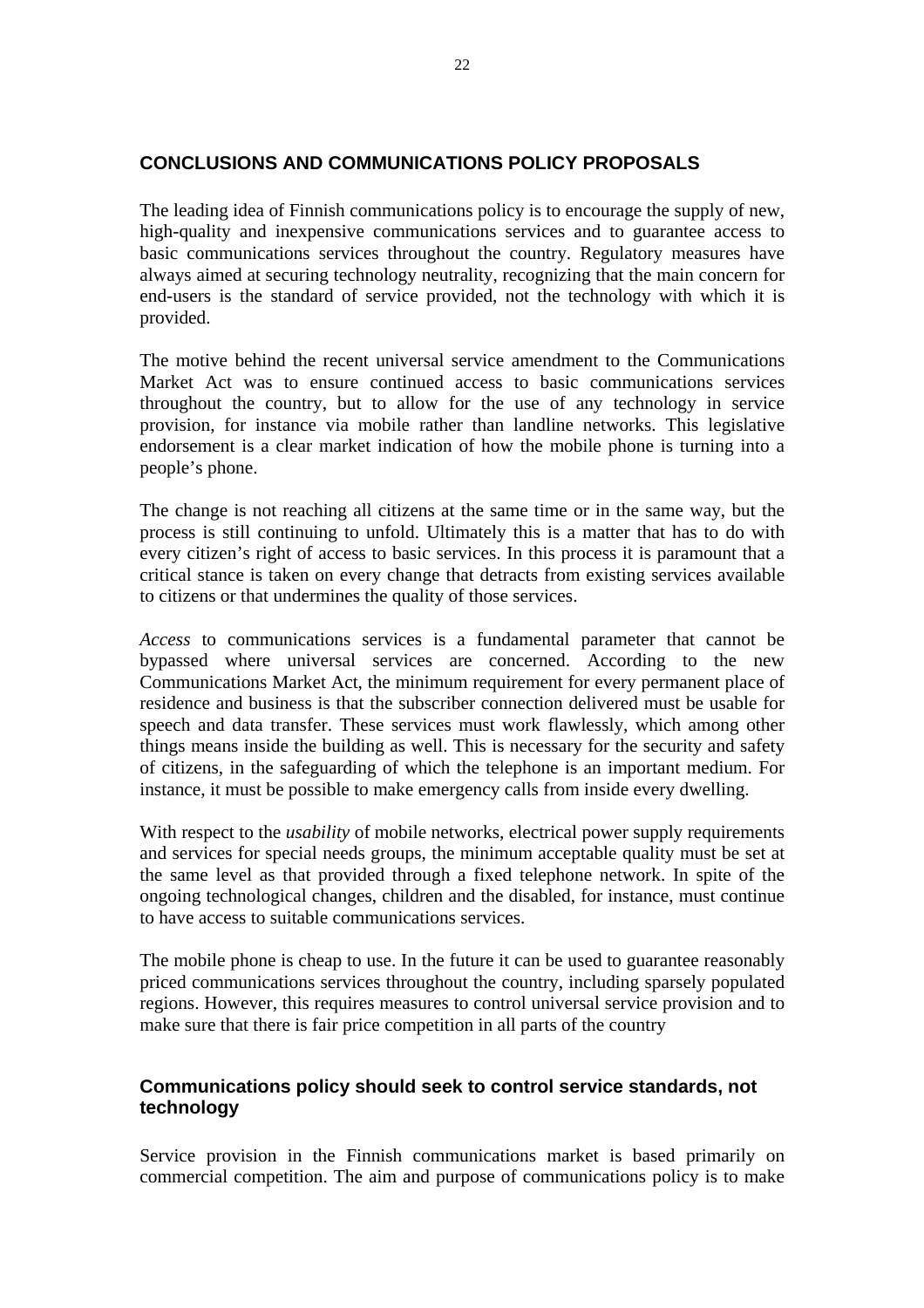sure that the services offered in the marketplace are of a high quality and reasonably priced. For the consumer and for business and industry, what matters most is the quality of the service, not the use of a certain technology. This is why communications policy must continue to accept that services are provided by using alternative technologies. Ongoing advances in technology may lead to the discontinuation of fixed telephone services at least in some parts of the country. However it is not the business of communications policy to try and stop that from happening, provided that service standards can be maintained through other technologies. *Regulation should not be applied to steer the development of technology, but it should be aimed instead at ensuring a desired standard of service*. Rather than focusing on technology, therefore, communications policy must concentrate on ways of ensuring a desired standard of service and on how that is defined.

It remains a useful starting-point that a high standard of service and reasonable prices can be achieved through competition in the marketplace. Regulation by the authorities shall be avoided unless that is necessary to secure service standards or reasonable prices. However, this kind of regulation may be needed in order to secure adequate service standards, access and usability for the new people's phone. The attitude taken by telecommunications operators to service development will prove absolutely decisive. If their market-driven strategies undermine the quality of services offered or adversely affect consumer interests, then regulatory measures must be immediately and firmly implemented.

Now that the GSM mobile phone has affirmed its position as the new people's phone, the standard of its services must be reassessed in a new light. In particular, network coverage and availability may require considerable investment by telecommunications operators. On the other hand, the absence of any technological constraints in universal service provision does offer them significant business advantages.

# **Powers of the authorities**

The changes now unfolding in the communications market constitute the kind of essential change in operating conditions that legislators had in mind when drafting Section 11 of the Communications Market Act, i.e. changes on the grounds of which the terms of telecommunications licences may be altered if that is considered necessary for special reasons. In assessing whether or not this is necessary, one may consider the steps taken by the telecommunications operators themselves to ensure GSM availability and usability and to maintain reasonable pricing.

Broadband services provided through a fixed network may be inferior to the services offered via wireless broadband, particularly in terms of availability and speed.

The Communications Market Act affords the authorities considerable powers to intervene in undesirable developments in the marketplace. In particular, universal service regulation plays an important role in securing the availability and reasonable pricing of services. The competent authority in matters concerning universal service provision is the Finnish Communications Regulatory Authority, which is required to execute its authority with efficiency. FICORA is currently in the process of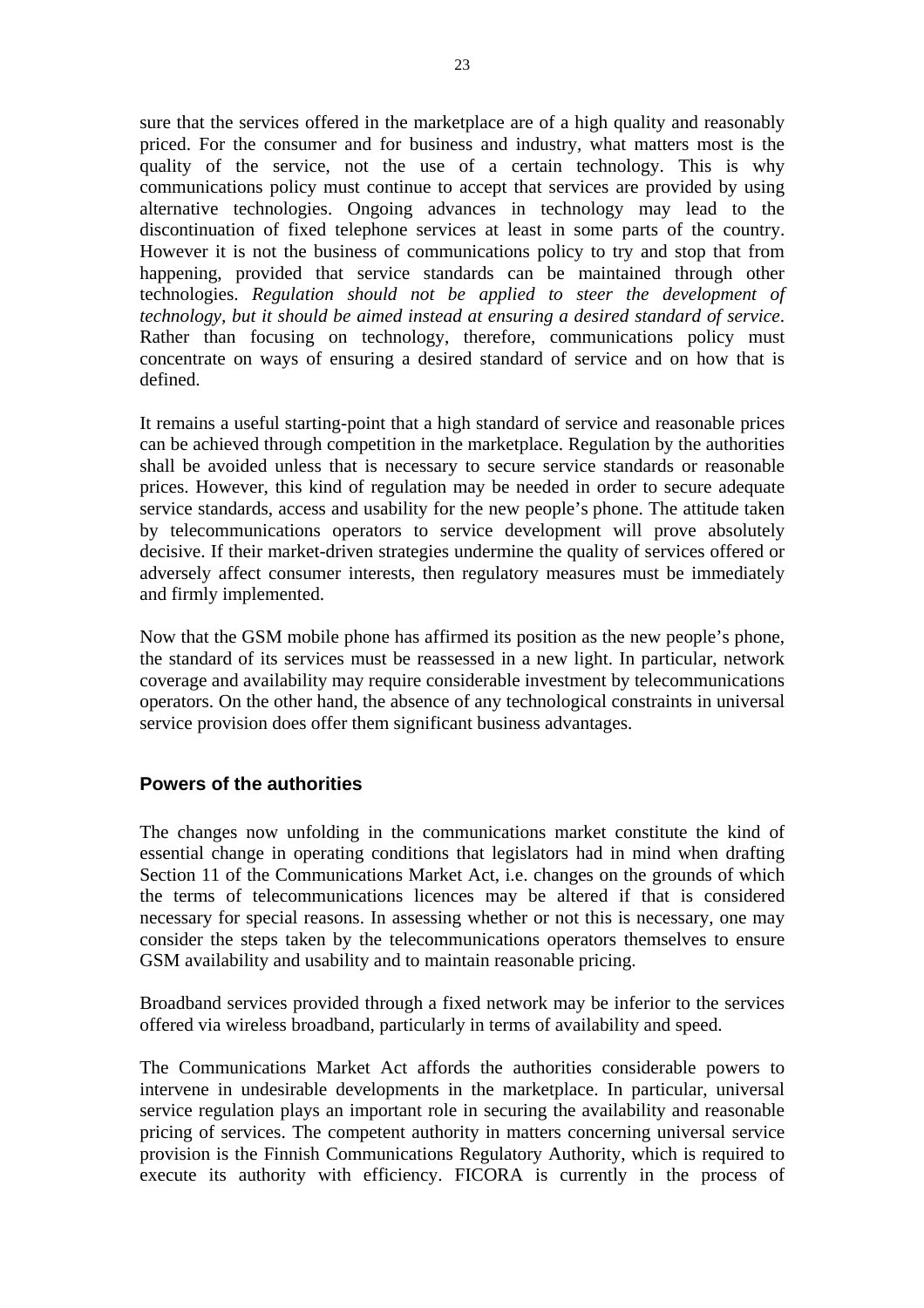implementing a new universal service system. Decisions taken by the Authority in the near future will have significant implications with respect to service availability and pricing.

The actions taken by telecommunications operators themselves and the regulatory measures taken by FICORA are changing the range of services available in the marketplace. It is possible, however, that these measures will not yet suffice to guarantee an adequate level of telecommunications services after the price increases in fixed telephone services and possible service closures. The number of citizens affected by lowered service standards will not be very high, but in line with the objectives of communications policy, access to services must be guaranteed to all.

#### **Costs of additional obligations**

Many of the necessary improvements to existing services can be accomplished by amendments to the law or operating licences, in which case telecommunications operators would carry the costs of the new obligations imposed on them.

Some of the necessary changes can be achieved by updating the definition of universal service. If it turns out that the costs incurred from the required measures are unreasonable from the telecommunications operator's point of view, then it would be necessary to apply the Communication Market Act's provisions regarding the funding of universal services in line with the EU directive.

**It is in the telecommunications operators' own interest that they treat their customers well if fixed telephone services are closed down. I do not consider it desirable, nor indeed very likely in view of the last mentioned reason, that it be deemed necessary to impose obligations on telecommunications operators against their will so that the universal service funding mechanism is triggered. Furthermore, in the cases that have been in the public spotlight, the costs to the operators of maintaining fixed telephone services have been so high that the savings achieved from closing down the service would in my assessment be greater than the obligations proposed below.** 

If against expectations it proves necessary to resort to the funding arrangements set out in the law, the necessary funds could be drawn either from the public purse or allocated industry funding by sharing the net costs of universal service between electronic communications networks and service providers. A combination of both these funding arrangements is also possible.

Since telecommunications operators also stand to benefit from the discontinuation of unprofitable services based on old technology, they should be left to shoulder the responsibility for funding.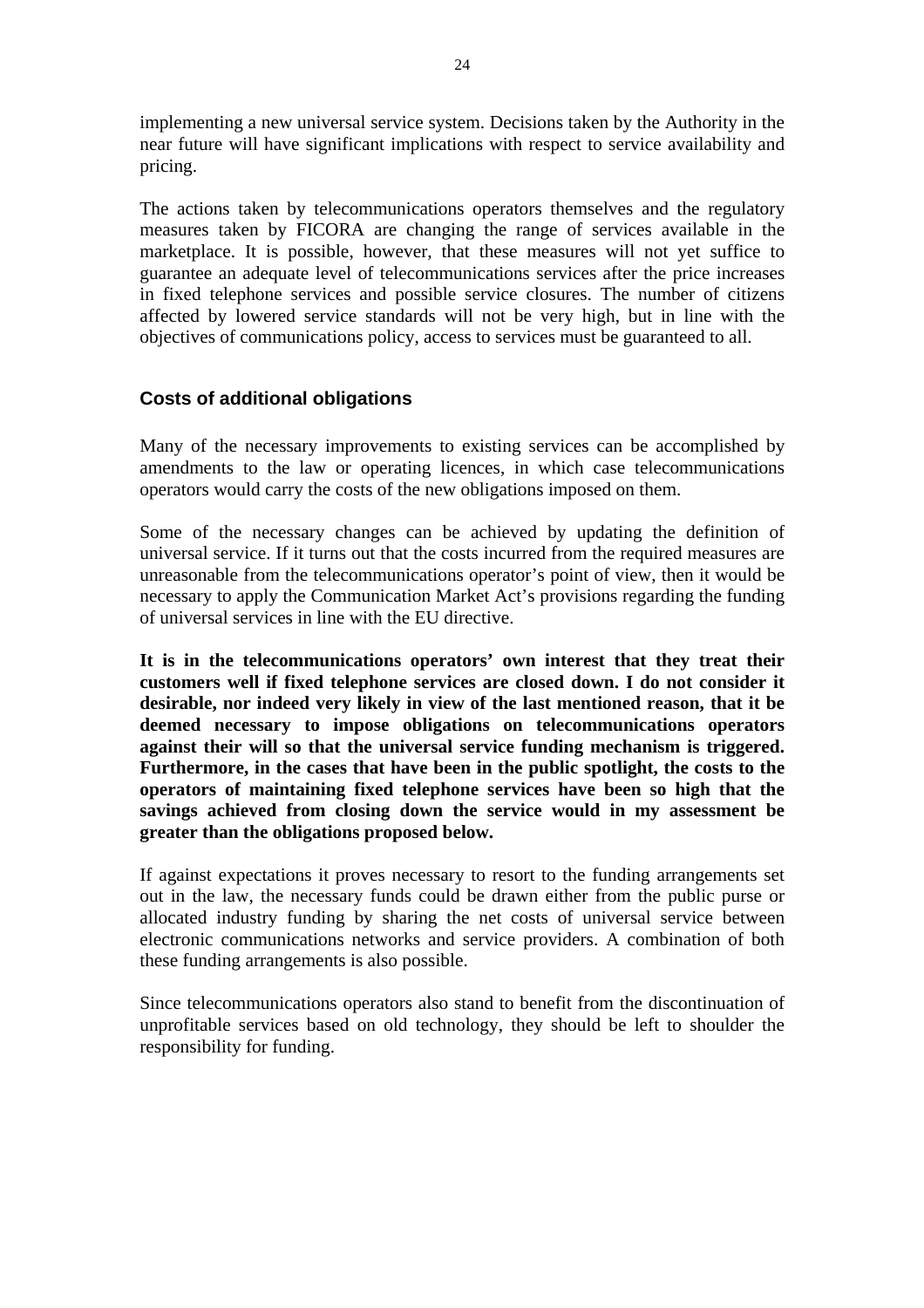#### **Communications policy proposals**

Based on the foregoing, the communications policy scenario is one where the cost of fixed telephone services will continue to rise appreciably and where some customers will even be faced with service closures.

**To ensure continued access to high quality and reasonably priced telecommunications services throughout the country, I propose the measures outlined below** in the event that the measures taken by telecommunications operators themselves and the interventions by the Finnish Communications Regulatory Authority do not yield a satisfactory result:

**Ensuring reasonable prices**. In accordance with the provisions of the law, FICORA shall monitor the pricing of telecommunications operators with universal service obligations and where necessary take regulatory steps to ensure that their retail pricing remains reasonable.

**Assessing the impacts of universal service regulation.** Following the publication of its new norms on universal service provision, FICORA will by 29 February 2008 submit to the Ministry of Transport and Communications a detailed report on the application of universal service regulations and on the impacts of this regulation on the availability, usability and price of universal services.

**Ensuring service standards**. Based on the FICORA report and telecommunications operators' plans and commitments, the Ministry of Transport and Communications will conduct an assessment of the standard and pricing of telecommunications services by 30 April 2008.

> **Based on its assessment the Ministry will decide what changes are needed to telecommunications operators' licences, the law or other norms in order to ensure high service standards. The basic premise is that before the closure of any fixed telephone services to any customers, they shall first be offered replacements in the form of mobile phone and broadband services that meet the following 12 minimum requirements:**

> **1) Indoor coverage.** Mobile phone calls shall be possible inside the walls of all permanent dwellings of normal structure and in all business premises, without the user needing to purchase any additional equipment. If this cannot be guaranteed, the operator shall, at its sole cost, provide service access via some other technology.

> **2) Network electrical power supply.** Electrical power supply to mobile network base stations shall be backed up in such a way that services will continue to perform flawlessly even in the event of disruption for a minimum of three (3) hours. For base stations located outside densely populated areas, the minimum requirement will be increased to six (6) hours of flawless performance by 1 June 2010.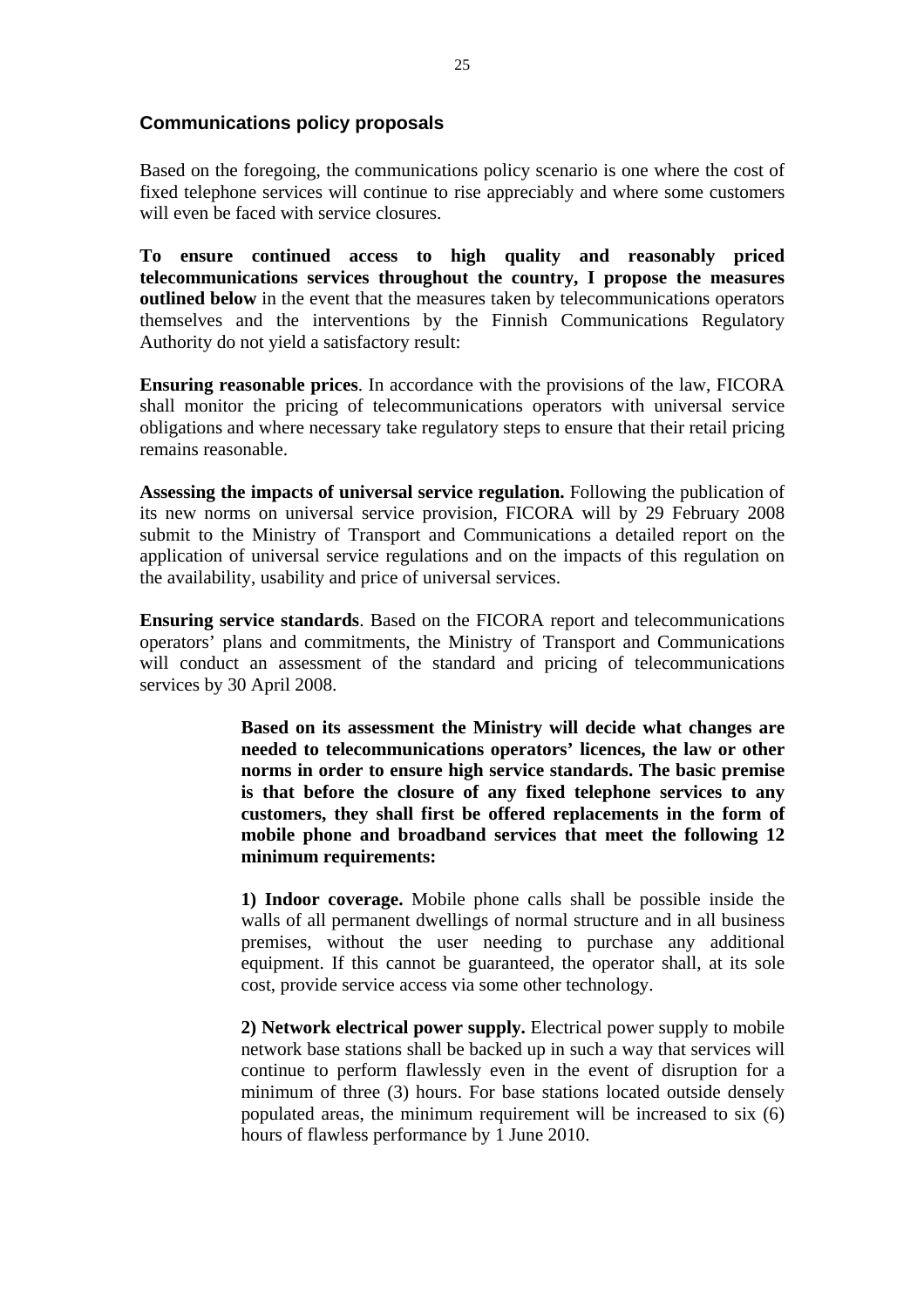**3) Power supply to terminal device.** The telecommunications operator shall ensure that consumers have access to reasonably priced devices for recharging the batteries of mobile media from other than mains electricity sources in situations where the consumer's permanent dwelling does not have mains electricity.

**4) Emergency calls.** Emergency calls shall be possible from a mobile subscriber connection in a comparable manner to corresponding calls as from a landline phone.

**5) Text message emergency number.** Operators and the relevant authorities shall together set up a national 112 text message emergency number for use in the mobile network, specially designated for special needs groups.

**6) Special needs groups.** Telecommunications operators shall ensure that special needs groups have access to mobile network (GSM) terminal devices and services that can provide at least the same standard of service as the corresponding landline services.

**7) Notification of closure.** Consumers shall be notified of the closure of fixed telephone services at least one year ahead of time.

**8) Other than permanent dwellings and business premises.** In other than permanent dwellings and business premises, replacement telephone services and at least basic broadband connections shall be offered to customers in place of the services that are closed down, under terms and conditions approved by consumer authorities and FICORA.

**9) Compensation.** In accordance with the terms and conditions approved by consumer authorities and FICORA, consumers shall be compensated by the telecommunications operator for any devices and costs that are rendered useless by the closure of a broadband service provided via a fixed telephone service or fixed telephone network.

**10) Compensation in connection with switchover to wireless broadband.** In offering a wireless broadband service as a replacement for a fixed broadband connection that shall be closed down, consumers shall be compensated by the operator for costs incurred from any necessary additional equipment and arrangements in accordance with the terms and conditions approved by consumer authorities and FICORA.

**11) Broadband speed.** The basic national service standard for broadband is set at 1 mbps.

**12) Publicly subsidized networks.** Broadband connections built with public subsidies shall be maintained in accordance with the agreements signed by telecommunications operators.